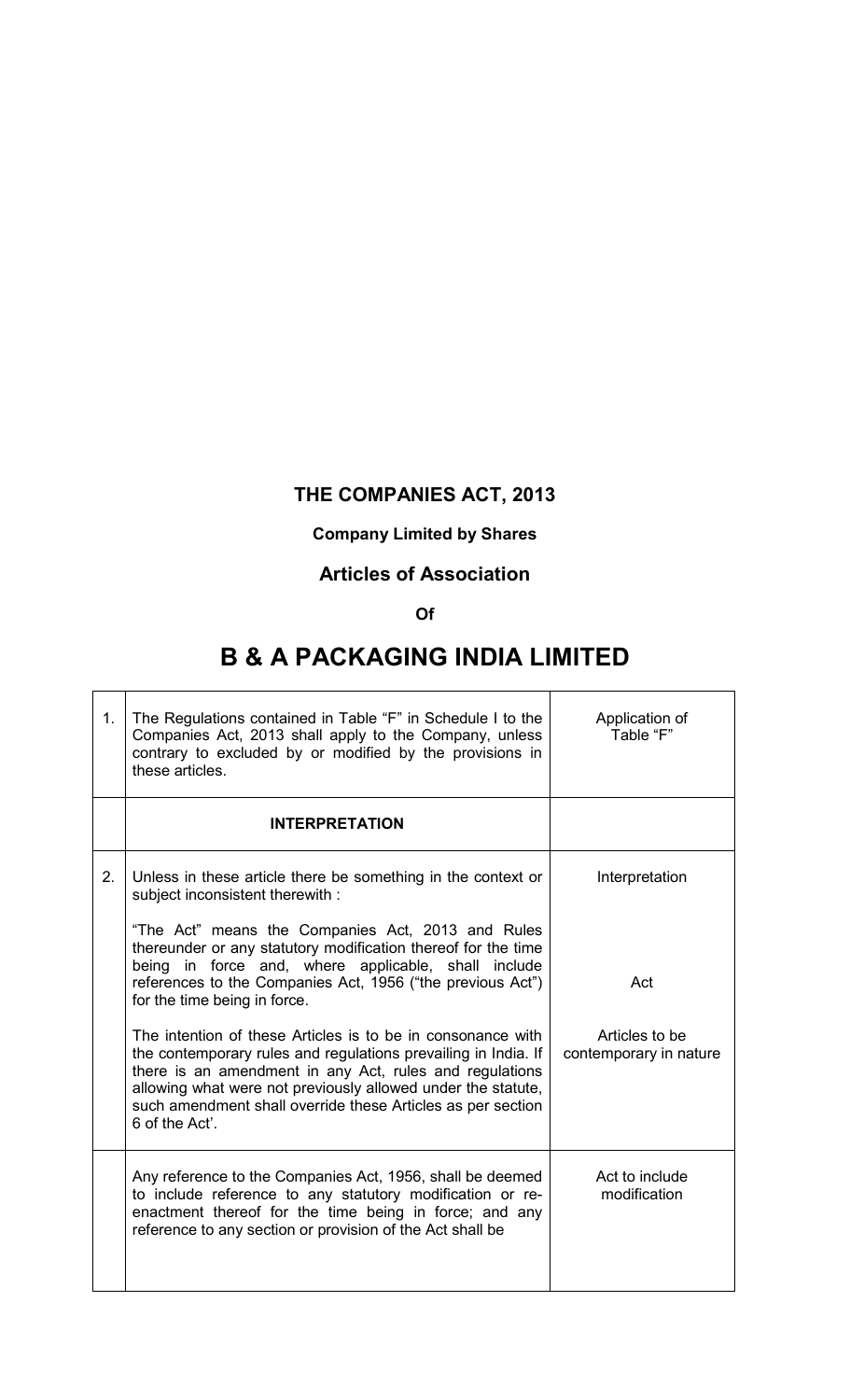|                                       | deemed to include reference to the relative section or provision in<br>the modified or re-enacted statue.                                                                                                                                                                                                                                                                                                |
|---------------------------------------|----------------------------------------------------------------------------------------------------------------------------------------------------------------------------------------------------------------------------------------------------------------------------------------------------------------------------------------------------------------------------------------------------------|
| <b>Beneficial owner</b>               | "Beneficial Owner" shall mean the beneficial owner as defined in<br>clause (a) of sub-section (I) of Section 2 of the Depositories Act,<br>1996.                                                                                                                                                                                                                                                         |
| Board of Directors or<br><b>Board</b> | "Board of Directors" or "Board" or "Directors" means the Board of<br>Directors for the time being of the Company or any committee of<br>Directors being constituted thereof.                                                                                                                                                                                                                             |
| <b>Chief Executive</b><br>Officer     | "Chief Executive Officer" means the Managing Director or any<br>officer of the Company who is designated as such.                                                                                                                                                                                                                                                                                        |
| <b>Chief Financial Officer</b>        | "Chief Financial Officer" means a person appointed as the Chief<br>Financial Officer of the Company.                                                                                                                                                                                                                                                                                                     |
| Company                               | "The Company" or "This Company" means B&A Packaging India<br>Limited the above named Company.                                                                                                                                                                                                                                                                                                            |
| Company Secretary or<br>Secretary     | The "Company Secretary" or "Secretary" means a company<br>secretary as defined in clause (C) of $sub$ – section (1) of section 2<br>of the Company Secretaries Act, 1980, who is appointed by the<br>Company to perform the functions of a company secretary under<br>the Act.                                                                                                                           |
| Depositories Act                      | "Depositories Act" shall mean the Depositories Act, 1996 and any<br>statutory modification or re-enactment thereof.                                                                                                                                                                                                                                                                                      |
| Depository                            | "Depository" shall mean a Depository as defined in clause (e) of<br>sub-section (1) of section 2 of the Depositories Act, 1996.                                                                                                                                                                                                                                                                          |
| <b>Director</b>                       | "Director" means a Director for the time being of the Company.                                                                                                                                                                                                                                                                                                                                           |
| <b>Dividend</b>                       | "Dividend" includes interim Dividend.                                                                                                                                                                                                                                                                                                                                                                    |
| Independent Director                  | "Independent Director" means an independent director referred to<br>in subsection (5) of Section 149 of the Act.                                                                                                                                                                                                                                                                                         |
| Key Managerial<br>Personnel           | Key Managerial Personnel (KMP) shall mean the Managing<br>Director, the Manager, the Company Secretary, the Chief Financial<br>Officer and such other officer as may be prescribed.                                                                                                                                                                                                                      |
| <b>Managing Director</b>              | "Managing Director" means a director who, by virtue of an<br>agreement with the Company or a resolution passed in its general<br>meeting or by its Board of Directors, is entrusted with substantial<br>powers of management of the affairs of the Company.                                                                                                                                              |
| Manager                               | subject<br>"Manager"<br>means<br>the<br>individual<br>who,<br>to<br>an<br>superintendence, control and direction of the Board of Directors<br>has the management of the whole, or substantially the whole, of the<br>affairs of the Company, and includes a Director or any other person<br>occupying the position of a manager, by whatever name called,<br>whether under a contract of service or not. |
| Member                                | "Member' shall mean the duly registered holder from time to time of<br>the shares of the Company and shall include the subscribers to the<br>Memorandum of the Company and the beneficial owner(s) as                                                                                                                                                                                                    |
|                                       | defined in clause (a) of sub-section $(1)$ of section $(2)$ of the<br>Depositories Act, 1996.                                                                                                                                                                                                                                                                                                            |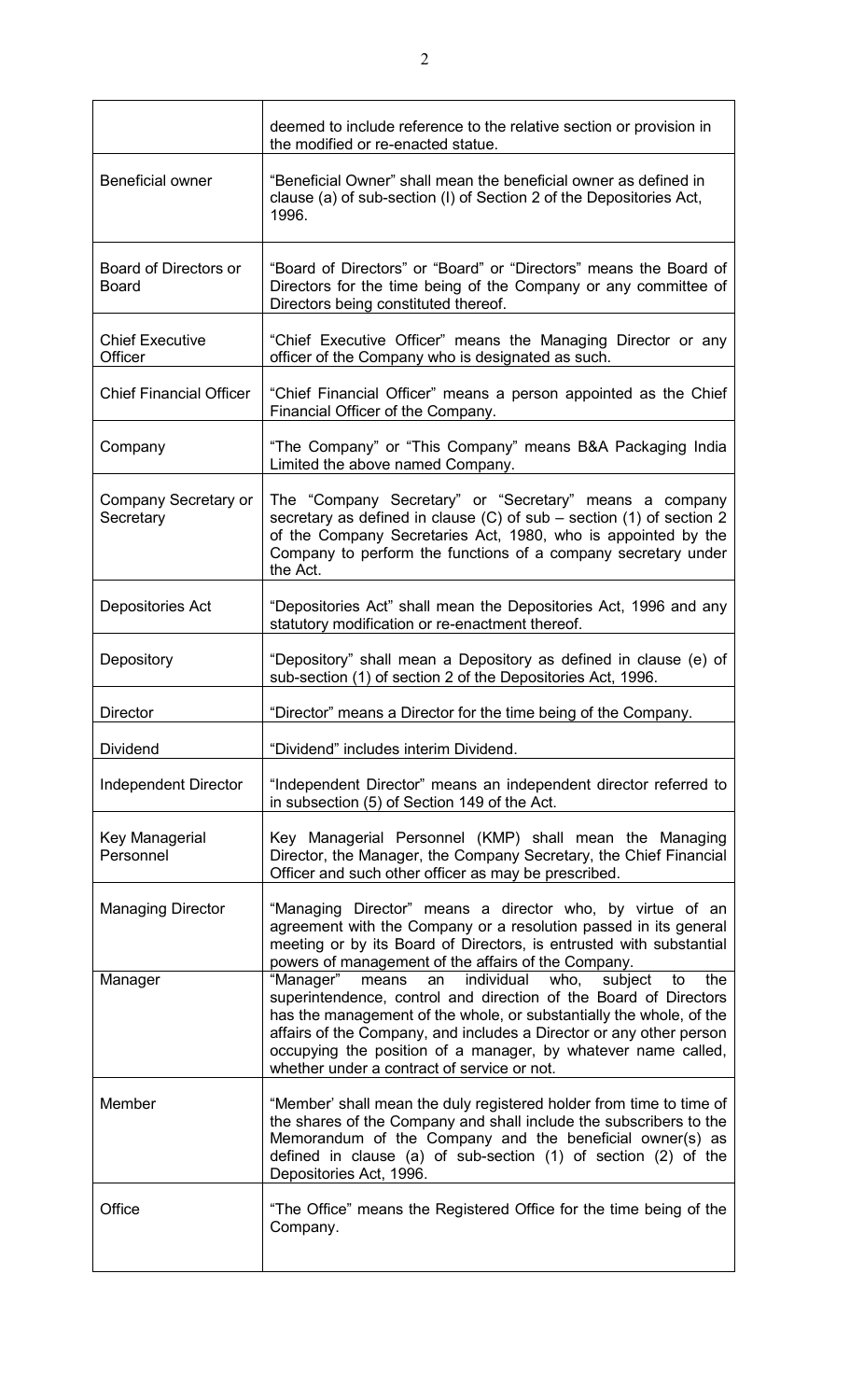|    | "Person" includes a Corporation, Company or other juristic<br>person, a Trust, a Joint Hindu Family and a Firm as well as<br>individuals as are entitled to hold property in their own name.                                                                                                                                                                                                                                                                                                                                                                                                                       | Persons                                        |
|----|--------------------------------------------------------------------------------------------------------------------------------------------------------------------------------------------------------------------------------------------------------------------------------------------------------------------------------------------------------------------------------------------------------------------------------------------------------------------------------------------------------------------------------------------------------------------------------------------------------------------|------------------------------------------------|
|    | "The Register" means the Register of Members of the Company                                                                                                                                                                                                                                                                                                                                                                                                                                                                                                                                                        | Register                                       |
|    | "Register of Members" shall mean the register of members<br>required to be maintained pursuant to the Act and shall include<br>the Register of Beneficial Owners maintained by a Depository<br>under the Depositories Act 1996 in respect of the Company's<br>shares being held in a dematerialized form.                                                                                                                                                                                                                                                                                                          | <b>Register of Members</b>                     |
|    | Any reference to Table "F" of Schedule I of the Companies Act,<br>2013, shall be deemed to include reference to the relative<br>Table, Schedule or equivalent in any statutory modification or<br>re-enactment thereof.                                                                                                                                                                                                                                                                                                                                                                                            | Table "F" to include<br>re-enactment           |
|    | "Whole-time Director", means any working Director not<br>designated as a Managing Director and shall include a working<br>Director designated as Additional or Joint or Deputy or Assistant<br>Managing Director.                                                                                                                                                                                                                                                                                                                                                                                                  | Whole time Director                            |
|    | <b>CAPITAL</b>                                                                                                                                                                                                                                                                                                                                                                                                                                                                                                                                                                                                     |                                                |
| 3. | The Authorised Share Capital of the Company shall be such<br>amount and shall be divided into such shares as may from time<br>to time be provided under Clause V of the Memorandum of<br>Association of the Company.                                                                                                                                                                                                                                                                                                                                                                                               | Capital                                        |
| 4. | Subject to the provisions of the Act, the Company may by an<br>ordinary resolution in General Meeting from time to time alter<br>the conditions of its Memorandum as follows, that is to say, it<br>may:                                                                                                                                                                                                                                                                                                                                                                                                           | Increase and<br>alteration of Share<br>Capital |
|    | Increase its share capital by such amount as it thinks<br>a)<br>expedient by issuing new shares of such amount as may<br>be deemed expedient and the new shares shall be<br>issued on such terms and conditions and with such<br>rights and privileges annexed thereto as the General<br>Meeting resolving upon the creation thereof shall direct,<br>and if no direction be given, as the Board of Directors<br>shall determine, but that no greater right or higher<br>privilege shall in any event be created over the then<br>existing shares.<br>b) Consolidate and divide all or any of the share capital in |                                                |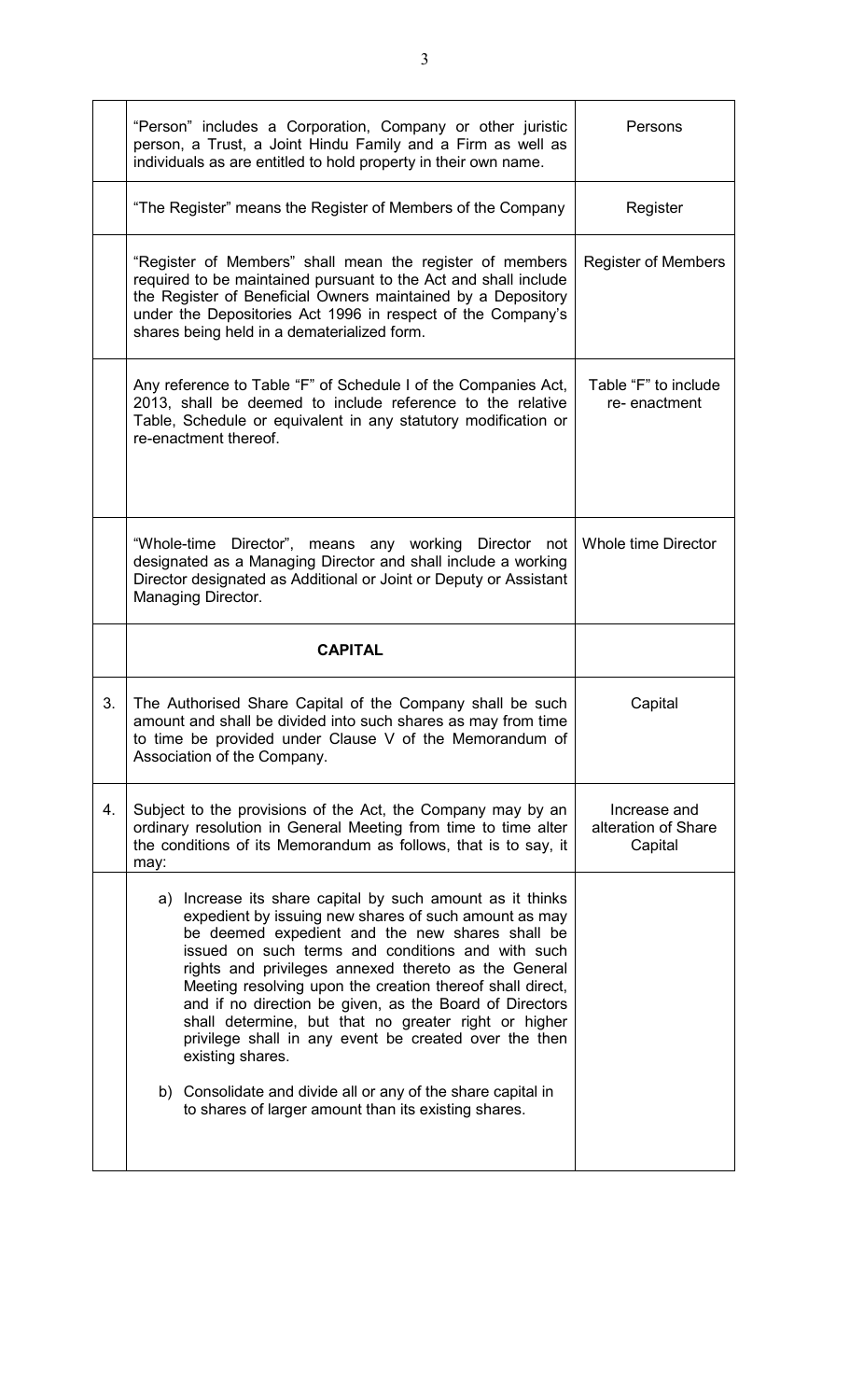|                                                                  |    | c) convert all or any of its fully paid up shares into stock and<br>reconvert that stock into fully paid up shares of any<br>denomination.                                                                                                                                                                                                                                                                                                                                                                                                                                                                                                 |
|------------------------------------------------------------------|----|--------------------------------------------------------------------------------------------------------------------------------------------------------------------------------------------------------------------------------------------------------------------------------------------------------------------------------------------------------------------------------------------------------------------------------------------------------------------------------------------------------------------------------------------------------------------------------------------------------------------------------------------|
|                                                                  |    | d) Sub-divide its shares or any of them into shares of any<br>smaller amount than is fixed by the Memorandum, so<br>however, that in the sub-division the proportion between<br>the amount paid and the amount, if any unpaid on such<br>reduced share shall be the same as it was in case of the<br>share from which the reduced share is derived; and                                                                                                                                                                                                                                                                                    |
|                                                                  |    | e) Cancel shares which, at the date of the passing of the<br>resolution in that behalf, have not been taken or agreed to<br>be taken by any person and diminish the amount of its<br>share capital by the amount of the shares so cancelled. A<br>cancellation of shares in pursuance of this clause shall not<br>be deemed to be a reduction of share capital within the<br>meaning of the Act.                                                                                                                                                                                                                                           |
| How far new share<br>to rank with shares<br>of original capital. | 5. | Except so far as provided by the conditions of issue or by these<br>presents, any capital raised by the creation of new shares shall be<br>considered part of the then existing capital and shall be subject to<br>the provision herein contained applicable to the shares of the<br>Company.                                                                                                                                                                                                                                                                                                                                              |
| Issue of<br>preference shares                                    | 6. | Subject to Section 55 of the Act, the Company may issue<br>preference shares and no such shares shall be redeemed, unless<br>they are fully paid.                                                                                                                                                                                                                                                                                                                                                                                                                                                                                          |
| Variation of<br>shareholders<br>rights                           | 7. | Subject to the provisions of the Act, the rights attached to the<br>shares of any class may be varied with the consent in writing of the<br>holders of not less than three–fourths of the issued shares of that<br>class or by means of a special resolution passed at a separate<br>meeting of the holders of the issued shares of that class.                                                                                                                                                                                                                                                                                            |
| Reduction of<br><b>Share Capital</b>                             | 8. | Subject to provisions of the Act, the Company may by Special<br>Resolution in General Meeting, reduce its share capital, any capital<br>Redemption Reserve Account or Share Premium Account in any<br>manner provided in the Act.                                                                                                                                                                                                                                                                                                                                                                                                          |
| Payment of<br>Commission                                         | 9. | (i) The company may exercise the powers of paying commissions<br>to any person in consideration of his subscribing or agreeing to<br>subscribe (whether absolutely or conditionally) for any Shares or<br>Debentures of the Company, or underwriting or procuring or<br>agreeing to procure subscriptions (whether absolute or conditional)<br>for Shares or Debentures of the Company conferred by the<br>relevant provisions of the Act, provided that the rate per cent or the<br>amount of the commission paid or agreed to be paid shall be<br>disclosed in the manner required by Section 40 the Act' and Rules<br>made there under. |
|                                                                  |    | (ii) The rate or amount of the commission shall not exceed the rate<br>or amount prescribed in the Rules.<br>(iii) The commission may be satisfied by the payment of cash or                                                                                                                                                                                                                                                                                                                                                                                                                                                               |
|                                                                  |    | the allotment of fully or partly paid shares or partly in the one way<br>and partly in the other.                                                                                                                                                                                                                                                                                                                                                                                                                                                                                                                                          |
|                                                                  |    |                                                                                                                                                                                                                                                                                                                                                                                                                                                                                                                                                                                                                                            |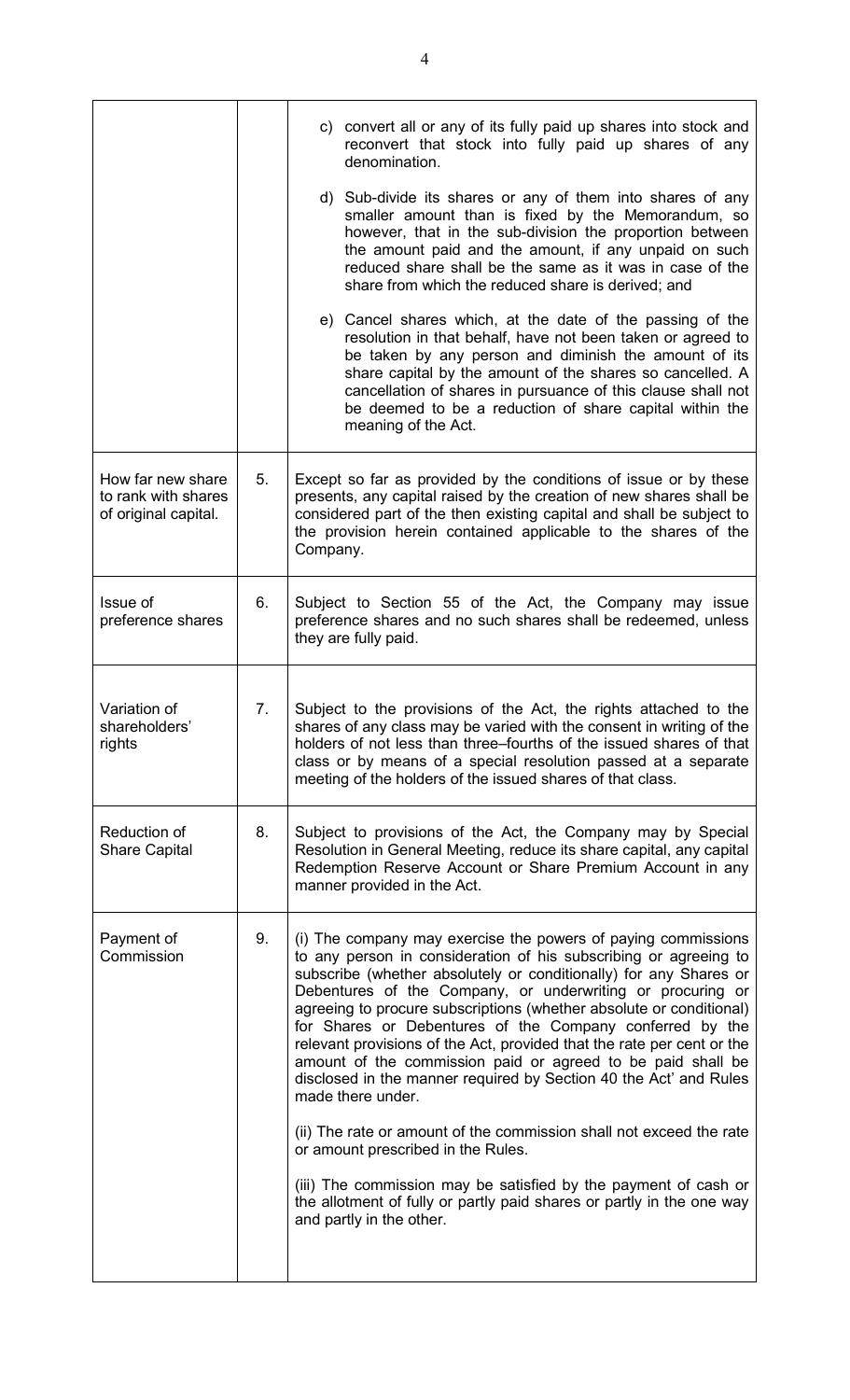| 10. | The Company may on any issue of shares subject to Applicable<br>Laws pay a reasonable sum for brokerage.                                                                                                                                                                                                                                                                                                                                                                                                                                                                                                                                                       | Payment of<br><b>Brokerage</b>                                                                           |
|-----|----------------------------------------------------------------------------------------------------------------------------------------------------------------------------------------------------------------------------------------------------------------------------------------------------------------------------------------------------------------------------------------------------------------------------------------------------------------------------------------------------------------------------------------------------------------------------------------------------------------------------------------------------------------|----------------------------------------------------------------------------------------------------------|
|     | <b>SHARES</b>                                                                                                                                                                                                                                                                                                                                                                                                                                                                                                                                                                                                                                                  |                                                                                                          |
| 11. | The shares in the capital shall be numbered progressively according<br>to their several denominations, provided, however, that the provision<br>relating to progressive numbering shall not apply to the shares which<br>are dematerialized or may be dematerialized in future or issued in<br>future in dematerialized form. Except in the manner hereinbefore<br>mentioned, no share shall be sub-divided. Every forfeited or<br>surrendered share held in material form shall continue to bear the<br>number by which the same was originally distinguished.                                                                                                | Shares to be<br>numbered<br>progressively and<br>to be subdivided                                        |
| 12. | Subject to the provisions of the Act and these Articles, the shares<br>shall be under the control of the Directors, who may allot or<br>otherwise dispose of the same or any of them to such persons in<br>such proportion and on such terms and conditions and either at a<br>premium or at par and at such times as the Board may from time to<br>time think fit. The Directors shall have regard to the restrictions on<br>the allotment of shares imposed by Section 39 and 40 of the said Act<br>in so far as those restrictions may be applicable to the Company.                                                                                        | Shares at the<br>disposal of the<br><b>Directors</b>                                                     |
| 13. | Subject to the provisions of the Act and these Articles, the Board<br>may allot and issue shares in the capital of the Company as payment<br>for any property sold or transferred or for services rendered to the<br>Company in the conduct of its business or otherwise for<br>consideration other than cash and any shares which may be so<br>issued shall be deemed to be paid up shares to the extent of such<br>consideration as may be decided by the terms of issue of such<br>shares.                                                                                                                                                                  | The Board may<br>issue Shares as<br>paid-up for<br>consideration other<br>than cash                      |
| 14. | An application signed by or on behalf of an applicant for shares in<br>the Company followed by an allotment of any shares therein shall be<br>an acceptance, of the shares and every person who thus or<br>otherwise accepts any shares and whose name is on the Register<br>shall be a shareholder of the company.                                                                                                                                                                                                                                                                                                                                            | Acceptance of<br>shares                                                                                  |
| 15. | The money (if any) which the Director shall on allotment of any<br>shares being made by them require or direct to be paid by way of<br>deposit, call or otherwise in respect of any share, shall immediately<br>on allotment of such shares become a debt due to and recoverable<br>by the Company from the allottee thereof and shall be paid by him<br>accordingly.                                                                                                                                                                                                                                                                                          | Deposit and Calls<br>etc. to be a debt<br>payable<br>immediately                                         |
| 16. | If by the conditions of allotment of any share the whole or part of the<br>amount or issue price thereof shall be payable by installment, every<br>such installment shall, when due, be paid to the Company by the<br>person(s) who, for the time being and from time to time, shall be<br>registered holder(s) of the share or their heir, executors,<br>administrators and legal representatives.                                                                                                                                                                                                                                                            | Installments on<br>shares to be duly<br>paid                                                             |
| 17. | Except as ordered by a Court of competent jurisdiction or as may be<br>required by law the Company shall be entitled to treat the person<br>whose name appears on the Register of Members as the holder of<br>any share or whose name appears as the beneficial owner of shares<br>in the records of the Depository, as the absolute owner thereof and<br>accordingly shall not be bound to recognize any benami trust or<br>equity or equitable, contingent or other claim to or interest in such<br>share on the part of any other person whether or not it shall have<br>express or implied notice thereof except as provided in Section 89 of<br>the Act'. | Company not<br>bound to recognize<br>any interest in<br>share other than<br>that of registered<br>holder |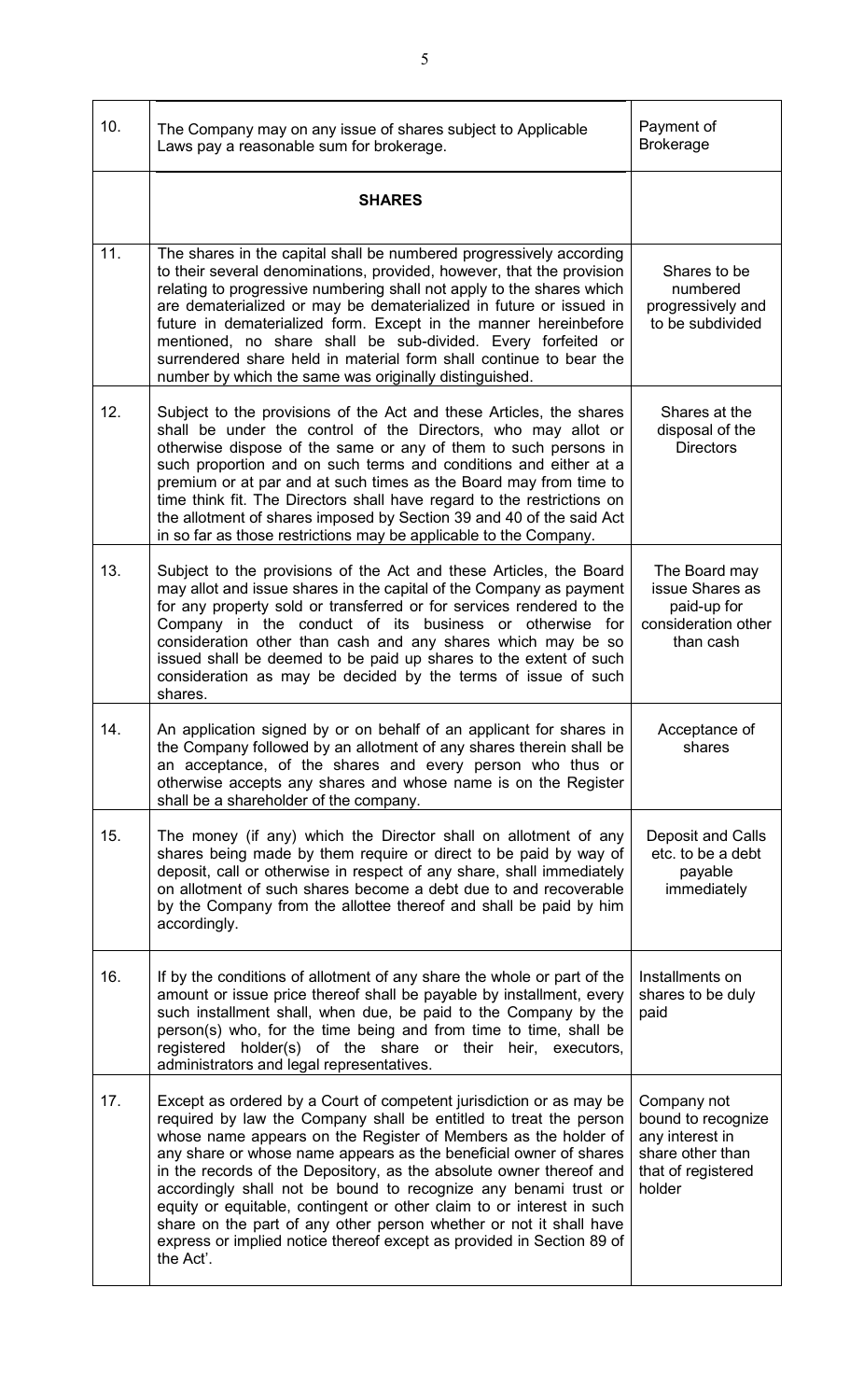|                                         |     | <b>CERTIFICATES</b>                                                                                                                                                                                                                                                                                                                                                                                                                                                                                                                                                                                                                                                                                                                                                                                                                                                                                                                                                                                                                                                                    |  |
|-----------------------------------------|-----|----------------------------------------------------------------------------------------------------------------------------------------------------------------------------------------------------------------------------------------------------------------------------------------------------------------------------------------------------------------------------------------------------------------------------------------------------------------------------------------------------------------------------------------------------------------------------------------------------------------------------------------------------------------------------------------------------------------------------------------------------------------------------------------------------------------------------------------------------------------------------------------------------------------------------------------------------------------------------------------------------------------------------------------------------------------------------------------|--|
| Certificates                            | 18. | a) Certificates of title to shares shall be issued under the seal of<br>the Company if any which shall be affixed in the presence of<br>and signed by two Directors duly authorised by the Board, one<br>of whom shall be a person other than the Managing or Whole-<br>time Director, and the Secretary or some other person<br>authorised by the Board for the purpose if so required by the<br>Board as per Rule 5 of Companies (Share Capital &<br>Debentures) Rules 2014.                                                                                                                                                                                                                                                                                                                                                                                                                                                                                                                                                                                                         |  |
|                                         |     | b) A Director may sign a share certificate by affixing his signature<br>thereon by means of any machine equipment or other<br>mechanical means such as engraving in metal or lithography<br>or digitally signed but not by means a rubber stamp provided<br>however, that notwithstanding anything contained in these<br>Articles, the certificate of title to shares may be executed and<br>issued in accordance with such other provisions of the Act or<br>the rules made there under as may be in force for the time<br>being and from time to time. The certificates shall be made out<br>in favour of not more than four persons.                                                                                                                                                                                                                                                                                                                                                                                                                                                |  |
|                                         |     | Provided however that no share certificate(s) shall be issued<br>for shares held in dematerialised from so long as they remain<br>dematerialized.                                                                                                                                                                                                                                                                                                                                                                                                                                                                                                                                                                                                                                                                                                                                                                                                                                                                                                                                      |  |
| Dematerialisation/<br>Rematerialisation | 19. | The Company shall be entitled to dematerialise its existing shares and<br>rematerialise its shares, held in Depositories and/or offer fresh shares<br>held in a dematerialised from, pursuant to the Depositories Act, 1996<br>and the rules framed thereunder, if any.                                                                                                                                                                                                                                                                                                                                                                                                                                                                                                                                                                                                                                                                                                                                                                                                                |  |
| Members right to<br>certificate         | 20. | Every member shall be entitled free of charge to one certificate for all<br>the shares of each class registered in his name and if he sells part of<br>the holding, to one certificate for the balance, or he may (upon paying<br>such fee as the Directors may from time to time determine but not<br>exceeding the provisions of the Act and the Rules made thereunder)<br>have several certificates each for one or more share(s) only upon<br>surrender to the Company of the certificate in lieu of which it is issued.<br>The Company shall within two months after the allotment of any<br>shares, debentures or debenture stock or within one month after the<br>application for the registration of the transfer of any share, debentures<br>or debenture stock, complete and have ready for delivery the<br>certificates of all shares, debentures and or debenture stock, allotted<br>or transferred as the case may be, unless the conditions of issue of<br>the shares, debentures or debenture stock, allotted or transferred, as<br>the case may be, otherwise provide. |  |
|                                         |     | Every certificate of share shall specify the numbers and denote the<br>number of the shares in respect of which it is issued and the amount<br>paid up thereon.                                                                                                                                                                                                                                                                                                                                                                                                                                                                                                                                                                                                                                                                                                                                                                                                                                                                                                                        |  |
| <b>Split Shares</b>                     | 21. | Notwithstanding anything contained in any other Articles hereof the<br>Board may refuse any application for subdivision of any Share<br>Certificate into certificates of denominations otherwise than in<br>marketable lot except where such sub-division is required to be made<br>for compliance with any law or order or a decree of a court or on the<br>direction of a Stock Exchange on which the Company's shares are or<br>may be listed. Provided nevertheless that the Board at its own<br>discretion and in exceptional circumstances and for avoiding any<br>hardships or for any just and sufficient cause (on each of which the<br>Board's decision shall be final and conclusive) accept any application<br>for sub-division of Share Certificate into certificates of denominations<br>of otherwise than in marketable lot.                                                                                                                                                                                                                                            |  |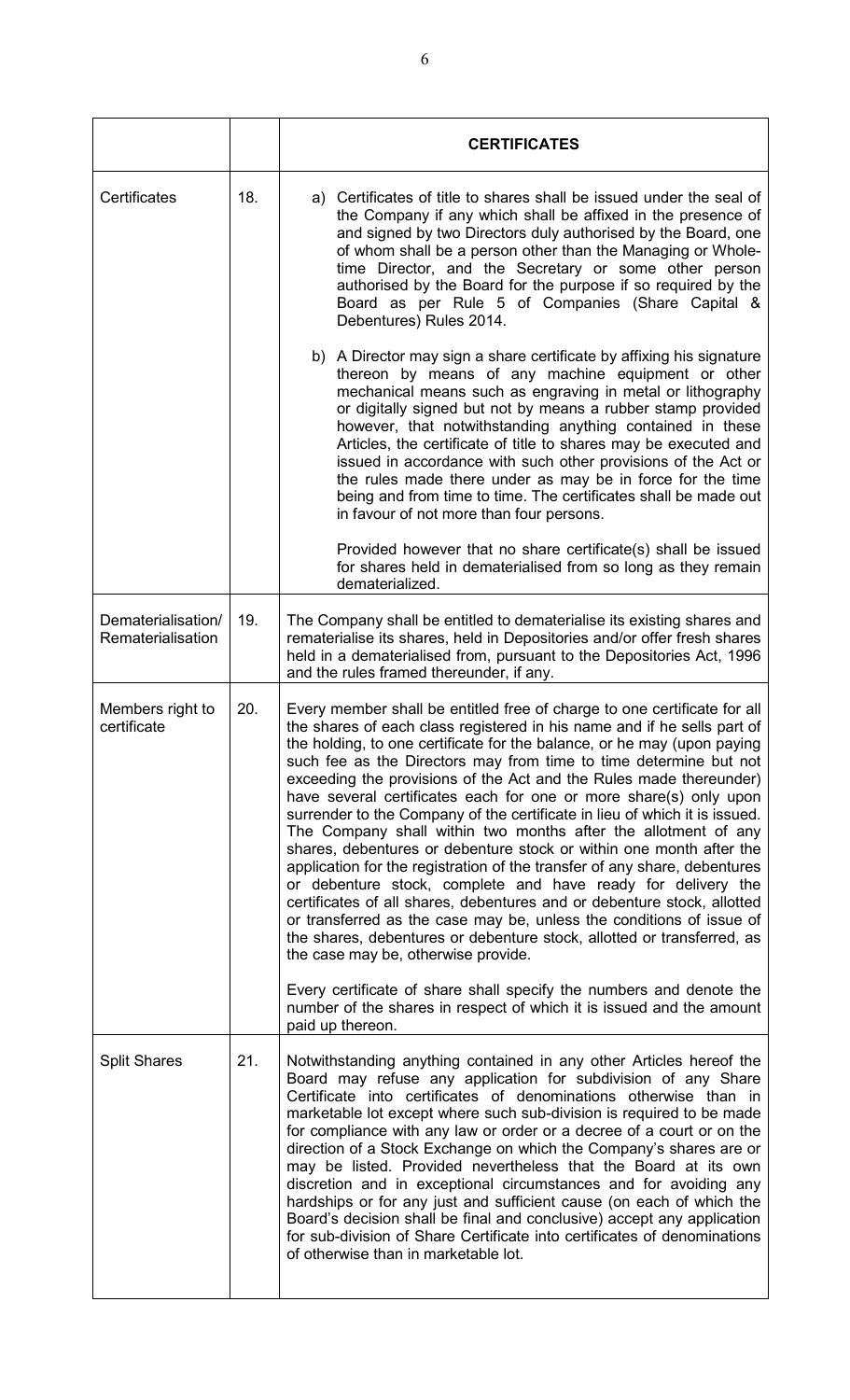| 22. | If any certificate is lost or destroyed or mutilated or torn or has no<br>further space on the reverse thereof for endorsement of transfer<br>then (i) in case of lost or destroyed certificate(s), upon proof to the<br>satisfaction of the Board of Directors as to its loss or destruction<br>and on execution of such indemnity as the Board deems<br>adequate and (ii) in any other case, upon surrender of the<br>certificate to the Company, a new certificate in lieu thereof shall<br>be issued to the party entitled to such certificate. Any new or<br>renewed certificate may be marked as such. Every certificate<br>under this Article shall be issued on payment of an amount not<br>exceeding rupees fifty or as may be determined by the Board and<br>prescribed under the Act from time to time, for each certificate.<br>The Company shall issue duplicate share certificate(s) within 15<br>days from the date of submission of complete documents with the<br>Company as per Rule 6(2) (c) of Companies (Share Capital &<br>Debenture) Rules 2014. | Issue of renewed or<br>duplicate share<br>certificate(s)        |
|-----|-------------------------------------------------------------------------------------------------------------------------------------------------------------------------------------------------------------------------------------------------------------------------------------------------------------------------------------------------------------------------------------------------------------------------------------------------------------------------------------------------------------------------------------------------------------------------------------------------------------------------------------------------------------------------------------------------------------------------------------------------------------------------------------------------------------------------------------------------------------------------------------------------------------------------------------------------------------------------------------------------------------------------------------------------------------------------|-----------------------------------------------------------------|
| 23. | In case of shares registered in the names of two or more persons<br>the certificate shall be sent to the first named shareholder.                                                                                                                                                                                                                                                                                                                                                                                                                                                                                                                                                                                                                                                                                                                                                                                                                                                                                                                                       | To which of joint holder<br>certificate to be issued.           |
| 24. | If any shares stand in the name of two or more persons the<br>person first named in the register shall as regards receipt of<br>dividends or bonus or services of notice and all and any other<br>matters connected with the Company and the rights of the<br>shareholders (except with regard to the transfer or transmissions<br>of shares) be deemed to be the sole holder thereof.                                                                                                                                                                                                                                                                                                                                                                                                                                                                                                                                                                                                                                                                                  | The first name of Joint<br>holder deemed sole-<br>holder        |
| 25. | The Board shall comply with the Rules, Regulations and<br>requirements of any Stock Exchange with which the Company's<br>shares are listed and with the Rules made under the Securities<br>Contracts Regulations Act, 1956 and any other Act or Rules<br>applicable relating to the issue of certificates.                                                                                                                                                                                                                                                                                                                                                                                                                                                                                                                                                                                                                                                                                                                                                              | Compliance with stock<br>exchange regulations                   |
|     | <b>TRANSFER AND TRANSMISSION OF SHARES</b>                                                                                                                                                                                                                                                                                                                                                                                                                                                                                                                                                                                                                                                                                                                                                                                                                                                                                                                                                                                                                              |                                                                 |
| 26. | The Company shall cause to keep a book called, 'The Register of<br>Transfers' and therein shall enter fairly and distinctly all the<br>particulars of every transfer or transmission of any share(s).                                                                                                                                                                                                                                                                                                                                                                                                                                                                                                                                                                                                                                                                                                                                                                                                                                                                   | Register of Transfer                                            |
| 27. | The instruments of transfer of any share shall be in writing and all<br>the provisions of Section 56 of the Companies Act, 2013 and of<br>any statutory modification thereof for the time being shall be duly<br>complied with in respect of all transfers of shares and the<br>registrations thereof.                                                                                                                                                                                                                                                                                                                                                                                                                                                                                                                                                                                                                                                                                                                                                                  | Instrument of Transfer                                          |
| 28. | Subject to the provisions of the Act or any statutory modification<br>of the said provisions for the time being in force and subject to the<br>provisions of section 21 of the Securities Contracts (Regulation)<br>Act, 1956 the Directors may decline to register or acknowledge<br>any transfer of shares and in particular may so decline any case<br>in which the Company has a lien upon the shares or any of them<br>or whilst any moneys in respect of the shares desired to be<br>transferred or any of them remain unpaid or unless the transferee<br>is approved by the Directors and such refusal shall not be<br>affected by the fact that the proposed transferee is already a<br>member. The registration of a transfer shall be conclusive<br>evidence of the approval by the Directors of the Transferee.<br>Provided that registration of a transfer shall not be refused on the                                                                                                                                                                      | Director may refuse to<br>register, Transfer or<br>Transmission |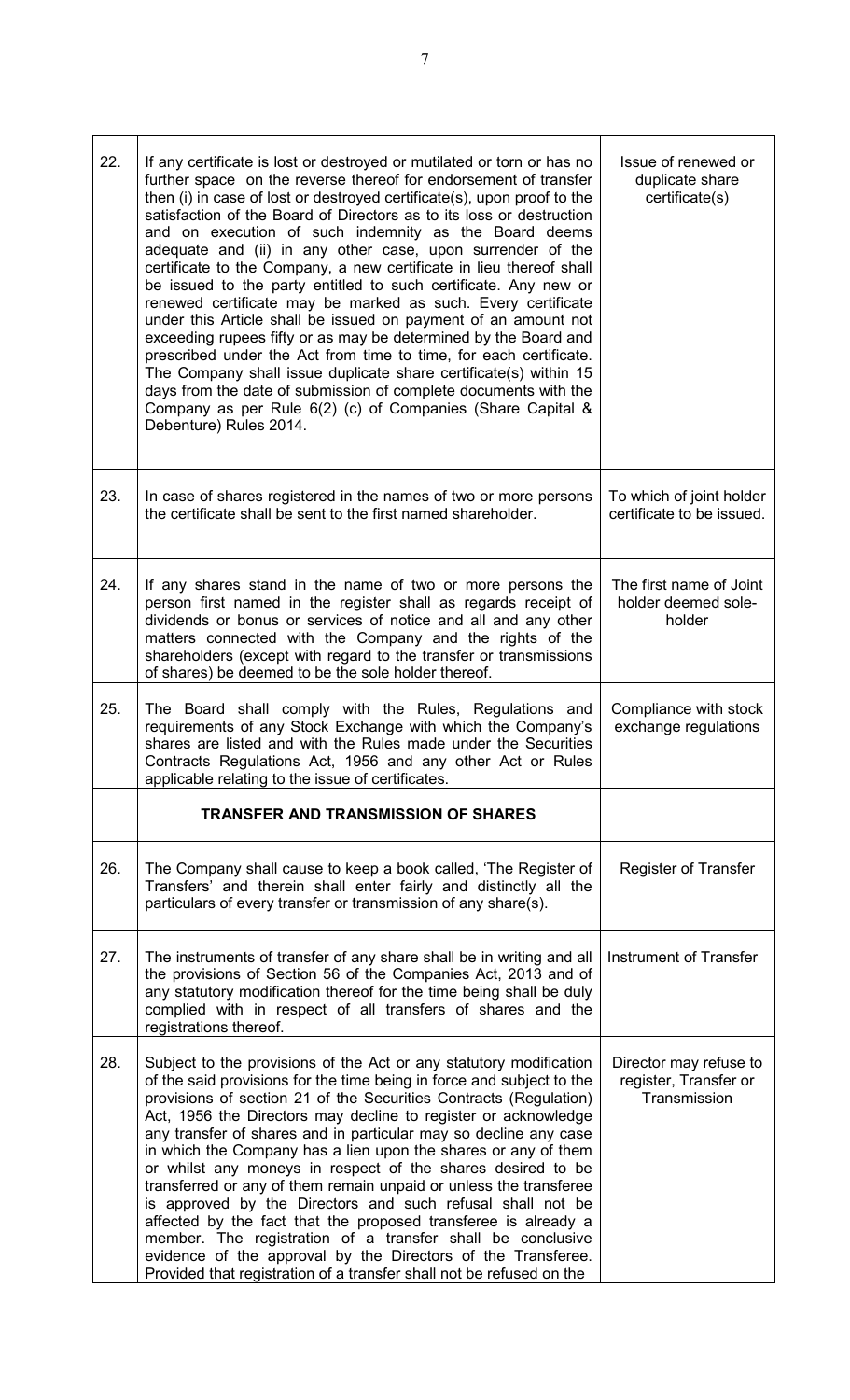|                                                                                  |     | ground of the transferor being either alone or jointly with any other<br>person or persons, indebted to the Company on any account                                                                                                                                                                                                                                                                                                                                                                                                                                                                                                                                                                                                                                                                                                                                                                                                                                                                                                                                                                                                                                                                                                                                                                                                                                                                                                                                                                                                                                                                                                                                                                                                                                                                                                                                                                                                                                                                                                                                                                                                                                                                    |
|----------------------------------------------------------------------------------|-----|-------------------------------------------------------------------------------------------------------------------------------------------------------------------------------------------------------------------------------------------------------------------------------------------------------------------------------------------------------------------------------------------------------------------------------------------------------------------------------------------------------------------------------------------------------------------------------------------------------------------------------------------------------------------------------------------------------------------------------------------------------------------------------------------------------------------------------------------------------------------------------------------------------------------------------------------------------------------------------------------------------------------------------------------------------------------------------------------------------------------------------------------------------------------------------------------------------------------------------------------------------------------------------------------------------------------------------------------------------------------------------------------------------------------------------------------------------------------------------------------------------------------------------------------------------------------------------------------------------------------------------------------------------------------------------------------------------------------------------------------------------------------------------------------------------------------------------------------------------------------------------------------------------------------------------------------------------------------------------------------------------------------------------------------------------------------------------------------------------------------------------------------------------------------------------------------------------|
| Instrument of<br>Transfer to be left at<br>office as evidence of<br>title given. | 29. | whatsoever except a lien.<br>Every instruments of transfer duly executed and stamped shall be<br>left at the registered office or the office of the registrar and transfer<br>agent for registration accompanied by the certificate for the shares<br>to be transferred and such other evidence as the Company may<br>require to prove the title of the transferor or his right to transfer the<br>shares.                                                                                                                                                                                                                                                                                                                                                                                                                                                                                                                                                                                                                                                                                                                                                                                                                                                                                                                                                                                                                                                                                                                                                                                                                                                                                                                                                                                                                                                                                                                                                                                                                                                                                                                                                                                            |
| When instruments of<br>Transfer to be<br>retained                                | 30. | All instruments of transfer shall be retained by the Company but<br>any instrument of transfer which the Directors may decline to<br>register shall be returned to the person depositing the same. The<br>Directors may cause to be destroyed all transfer deeds lying with<br>the Company after such period as they may determine.                                                                                                                                                                                                                                                                                                                                                                                                                                                                                                                                                                                                                                                                                                                                                                                                                                                                                                                                                                                                                                                                                                                                                                                                                                                                                                                                                                                                                                                                                                                                                                                                                                                                                                                                                                                                                                                                   |
| Transmission of<br>shares                                                        | 31. | (i) On the death of a member including a joint holder, the heirs,<br>executors, administrators or legal representatives of the<br>member (hereinafter called successor or successors) shall be<br>the only persons recognised by the Company as having title to<br>his interest in the shares.<br>(ii) On the death of a member who was the first named joint holder<br>on the Register of Members, his successor if he is single or<br>one of his successors, if they are more than one as may be<br>jointly nominated by his successors, shall be substituted as the<br>first named joint holder in his place. The surviving joint holder<br>or holders shall continue to be recorded as second or<br>subsequent named joint holder or holders after such successor<br>or successors.<br>On the death of a member who was recorded as joint<br>(iii)<br>holder after the first named joint holder, his successor or<br>successors shall be substituted and recorded in the same<br>sequence after the first named joint holder.<br>(iv) The Register and Index of Beneficial Owners received from<br>a Depository in respect of dematerialized shares shall be<br>maintained and corrected as per the provisions of this Article<br>and the rights and obligations of joint holders as members<br>including voting rights and right to dividends shall be governed<br>by these Articles.<br>(v) Nothing herein contained shall be taken to release the estate of<br>a deceased joint holder from any liability on shares held by him<br>jointly with any other person.<br>Before recognizing any heir, executor or administrator the<br>(vi)<br>Board may require him to obtain a Grant of Probate or other<br>legal representation as the case may be, from some competent<br>court in India and having effect in Assam. Provided<br>nevertheless that in any case where the Board, in their<br>absolute discretion think fit shall be lawful for the Board to<br>dispense with the production of Probate or Letters of<br>Administration or such other legal representation upon such<br>terms as to indemnity or otherwise as the Board, in their<br>absolute discretion, may consider adequate. |
| Transfer of shares in<br>joint names                                             | 32. | No Share held in the names of two or more persons shall be<br>transferred except upon the signature of all joint holders of the<br>share for the time being and all acts required to be done by the<br>holder of a share relative to the transfer thereof shall be required to<br>be done in respect of a share held in the names of two or more<br>persons by all the persons in whose names the share is held for<br>time being. Nothing herein stated shall however, entitle any one or<br>more joint holders of a share to transfer his/their interest in the<br>share without the transfer of the share as a whole.                                                                                                                                                                                                                                                                                                                                                                                                                                                                                                                                                                                                                                                                                                                                                                                                                                                                                                                                                                                                                                                                                                                                                                                                                                                                                                                                                                                                                                                                                                                                                                              |
| Title to shares                                                                  | 33. | Any person becoming entitled to shares in consequence of the<br>death, lunacy or insolvency of any member upon producing proper<br>evidence of the grant of Probate or Letters of Administration or<br>Succession Certificate or such other evidence that he sustains the                                                                                                                                                                                                                                                                                                                                                                                                                                                                                                                                                                                                                                                                                                                                                                                                                                                                                                                                                                                                                                                                                                                                                                                                                                                                                                                                                                                                                                                                                                                                                                                                                                                                                                                                                                                                                                                                                                                             |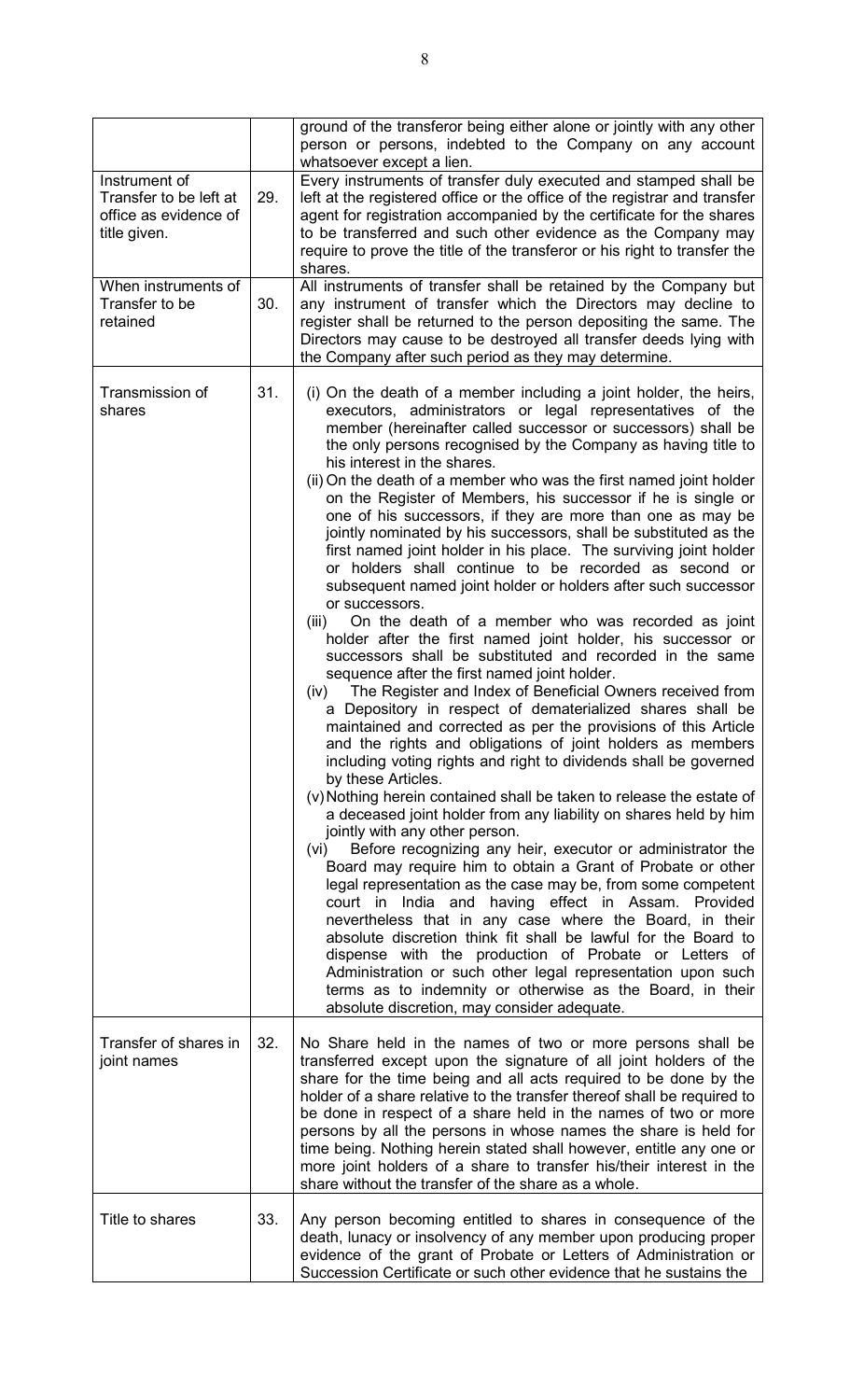| 34. | character in respect to which he proposes act under these<br>Articles or of his title, as the Directors think sufficient, may with<br>the consent of the Directors be registered as member in<br>respect of such shares or may, subject to the regulations as to<br>transfer hereinbefore contained, transfer such share.<br>Every request for the registration of the transmission of a share<br>shall be verified in such manner as the Directors may require<br>and the company may refuse to register any such transmission<br>until the same be so verified or until and unless an indemnity<br>be given to the Company with regard to such registration which<br>the Directors in their discretion shall consider sufficient<br>provided that there shall not be any obligation on the Company<br>or the Directors to accept any indemnity. | Board may require<br>evidence of<br>transmission            |
|-----|---------------------------------------------------------------------------------------------------------------------------------------------------------------------------------------------------------------------------------------------------------------------------------------------------------------------------------------------------------------------------------------------------------------------------------------------------------------------------------------------------------------------------------------------------------------------------------------------------------------------------------------------------------------------------------------------------------------------------------------------------------------------------------------------------------------------------------------------------|-------------------------------------------------------------|
| 35. | No fee shall be charged by the company in respect of the<br>registration of transfer or transmission of any shares or<br>debentures or for the registration of any Power of Attorney,<br>Probate, Letters or Administration of similar documents.                                                                                                                                                                                                                                                                                                                                                                                                                                                                                                                                                                                                 | Fee on transfer or<br>transmission                          |
| 36. | Nothing contained in the foregoing Articles shall apply to the<br>transfer of security effected by the transferor and the transferee<br>both of whom are entered as beneficial owners in the records<br>of a Depository.                                                                                                                                                                                                                                                                                                                                                                                                                                                                                                                                                                                                                          | <b>Transfer of Securities</b><br>on the Depository.         |
| 37. | The provisions of these Articles shall mutatis mutandis apply to<br>the transmission of the right to debentures of the Company.                                                                                                                                                                                                                                                                                                                                                                                                                                                                                                                                                                                                                                                                                                                   | Transmission of<br>debentures.                              |
| 38. | The Company if at any time issues debentures, shall keep a<br>Register and Index of Debenture holders with details of<br>debentures held in material and dematerialised forms in any<br>media (including electronic media) as may be permitted by law.<br>The Register and Index of Beneficial Owners maintained by a<br>Depository under section 11 of the Depositories Act shall be<br>deemed to be the Register and Index of Debenture holders<br>holding debentures in a dematerialised form for the purpose of<br>the Act. The Company shall have the power to keep in any<br>State or country outside India a Branch Register of Debenture<br>holders resident in that State or Country.                                                                                                                                                    | Register and Index of<br>Debenture holders.                 |
| 39. | Save as permitted by sections 68 to 70 of the Act, the<br>Company shall purchase its own shares or other specified<br>securities out of (i) its free reserves; or (ii) the securities<br>premium account, or (iii) the proceeds of any shares or other<br>specified securities, or (iv) otherwise specified by law for the<br>time being in force.                                                                                                                                                                                                                                                                                                                                                                                                                                                                                                | Buy back of Shares<br>and Securities.                       |
|     | <b>CALLS AND LIENS</b>                                                                                                                                                                                                                                                                                                                                                                                                                                                                                                                                                                                                                                                                                                                                                                                                                            |                                                             |
| 40. | All calls shall be made on a uniform basis on all shares falling<br>under the same class. Shares of the same nominal value on<br>which different amount have been paid up shall not be deemed<br>to fall under the same class. A call may be made payable by<br>installments.                                                                                                                                                                                                                                                                                                                                                                                                                                                                                                                                                                     | Calls.                                                      |
| 41. | The Directors may from time to time at their discretion extend<br>the time fixed for the payment of a call and may extend such<br>times to all or any of that shareholders who in the opinion of the<br>Directors may fairly be entitled to such extension but no<br>shareholder shall be entitled to such extension save as a<br>matter of grace and favour.                                                                                                                                                                                                                                                                                                                                                                                                                                                                                     | Directors may extend<br>time.                               |
| 42. | The Company may accept from any member, the whole or a<br>part of the amount remaining unpaid on any shares held by<br>him, even if no part of that amount has been called up.                                                                                                                                                                                                                                                                                                                                                                                                                                                                                                                                                                                                                                                                    | Company to accept<br>unpaid capital though<br>not called up |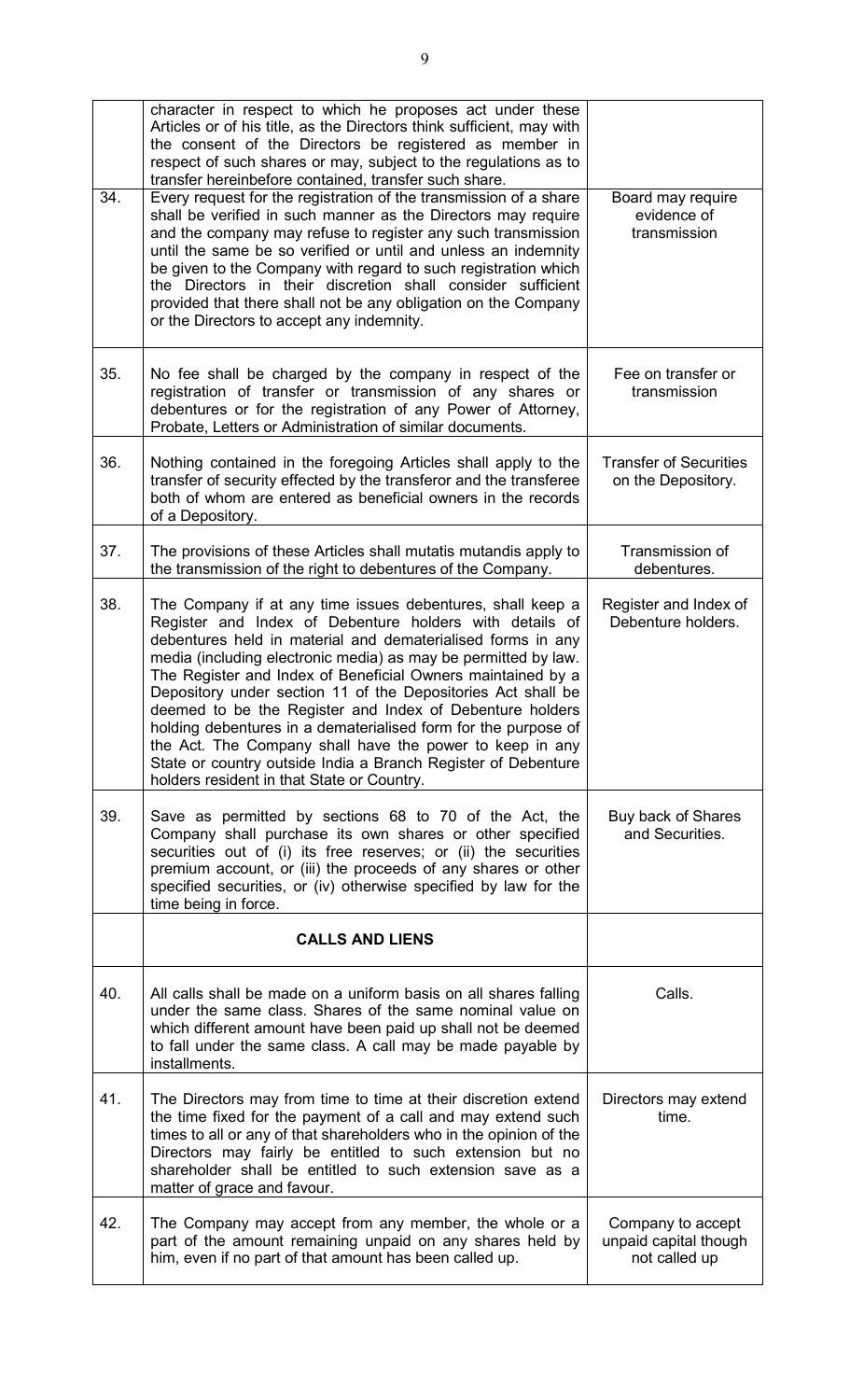|                                                     |     | However that, such member shall not be entitled to any voting<br>rights in respect of the amount paid by him until the amount has<br>been called up.                                                                                                                                                                                                                                                                                                                                                                                                                                                                                     |
|-----------------------------------------------------|-----|------------------------------------------------------------------------------------------------------------------------------------------------------------------------------------------------------------------------------------------------------------------------------------------------------------------------------------------------------------------------------------------------------------------------------------------------------------------------------------------------------------------------------------------------------------------------------------------------------------------------------------------|
| Payment in advance<br>of calls                      | 43. | Any amount paid up in advance of calls on any shares shall not<br>in respect thereof confer a right to dividend or to participate in the<br>profits.                                                                                                                                                                                                                                                                                                                                                                                                                                                                                     |
| Proof                                               | 44. | On the trial or hearing of any action for the recovery of any<br>money due for any call it shall be sufficient to prove that the<br>name of the member is entered in the Register as the holder of<br>the shares in respect of which such debt accrued, and that the<br>resolution making a call is duly recorded in the minute book and it<br>shall not be necessary to prove the appointment of the Directors<br>who made such call nor any other matter whatsoever, but the<br>proof of the matter aforesaid shall be conclusive evidence of the<br>debt.                                                                             |
|                                                     | 45. | A call shall be deemed to have been made at the time when the<br>resolution of the Directors authorizing such call was passed.                                                                                                                                                                                                                                                                                                                                                                                                                                                                                                           |
|                                                     | 46. | Not less than fourteen days' notice of any call or any other<br>number of days' notice as may be prescribed by the Act and the<br>Rules thereto shall be given specifying the time and place of<br>payment and to whom such call shall be paid.<br>i. If a sum called in respect of a share is not paid before or on the<br>day appointed for payment thereof, the person from whom the<br>sum is due shall pay interest thereon from the day appointed for<br>payment thereof to the time of actual payment at such rate<br>prescribed in the Act and the Rules thereto or at such lower rate,<br>if any, as may be fixed by the Board. |
|                                                     |     | ii. The Board shall be at liberty to waive payment of any such<br>interest wholly or in part.                                                                                                                                                                                                                                                                                                                                                                                                                                                                                                                                            |
|                                                     |     | In case of non-payment of such sum, all the relevant provisions<br>of these Articles as to payment of interest and expenses,<br>forfeiture or otherwise shall apply as if such sum had become<br>payable by virtue of a call duly made and notified.                                                                                                                                                                                                                                                                                                                                                                                     |
| Lien.                                               | 47. | Fully paid shares shall be free from all liens. The Company's lien<br>on party paid up shares shall be restricted to moneys called or<br>payable at a fixed time in respect of such shares.                                                                                                                                                                                                                                                                                                                                                                                                                                              |
|                                                     |     | <b>FORFEITURE OF SHARES</b>                                                                                                                                                                                                                                                                                                                                                                                                                                                                                                                                                                                                              |
| Forfeiture for non-<br>payment of calls             | 48. | If any member fails to pay any call or installment on or before the<br>day appointed for the payment of the same, the Board may, at<br>any time thereafter during such time as the call or installment<br>remains unpaid, serve a notice on such member requiring him to<br>pay the same, together with any interest that may have accrued<br>and all expenses that may have been incurred by the Company<br>by reason of such non-payment.                                                                                                                                                                                              |
| Notice after<br>forfeiture                          | 49. | When any share has been forfeited, notice of the resolution shall<br>be given to the member in whose name it stood immediately prior<br>to the forfeiture, but no forfeiture shall be in any manner<br>invalidated by any omission or neglect to give such notice.                                                                                                                                                                                                                                                                                                                                                                       |
| Arrears to be paid<br>notwithstanding<br>forfeiture | 50. | Any member whose share(s) shall have been forfeited shall<br>notwithstanding be liable to pay and shall forthwith pay to the<br>Company all calls, installments, interest and expenses owing on<br>or in respect of such shares at the time of the forfeiture together<br>with interest thereon from the time of the forfeiture until the date<br>of payment at a rate to be determined by the Board of Directors<br>and the Board of Directors may enforce the payments of such<br>monies or any part thereof if it thinks fit, but shall not be under<br>any obligation to do so.                                                      |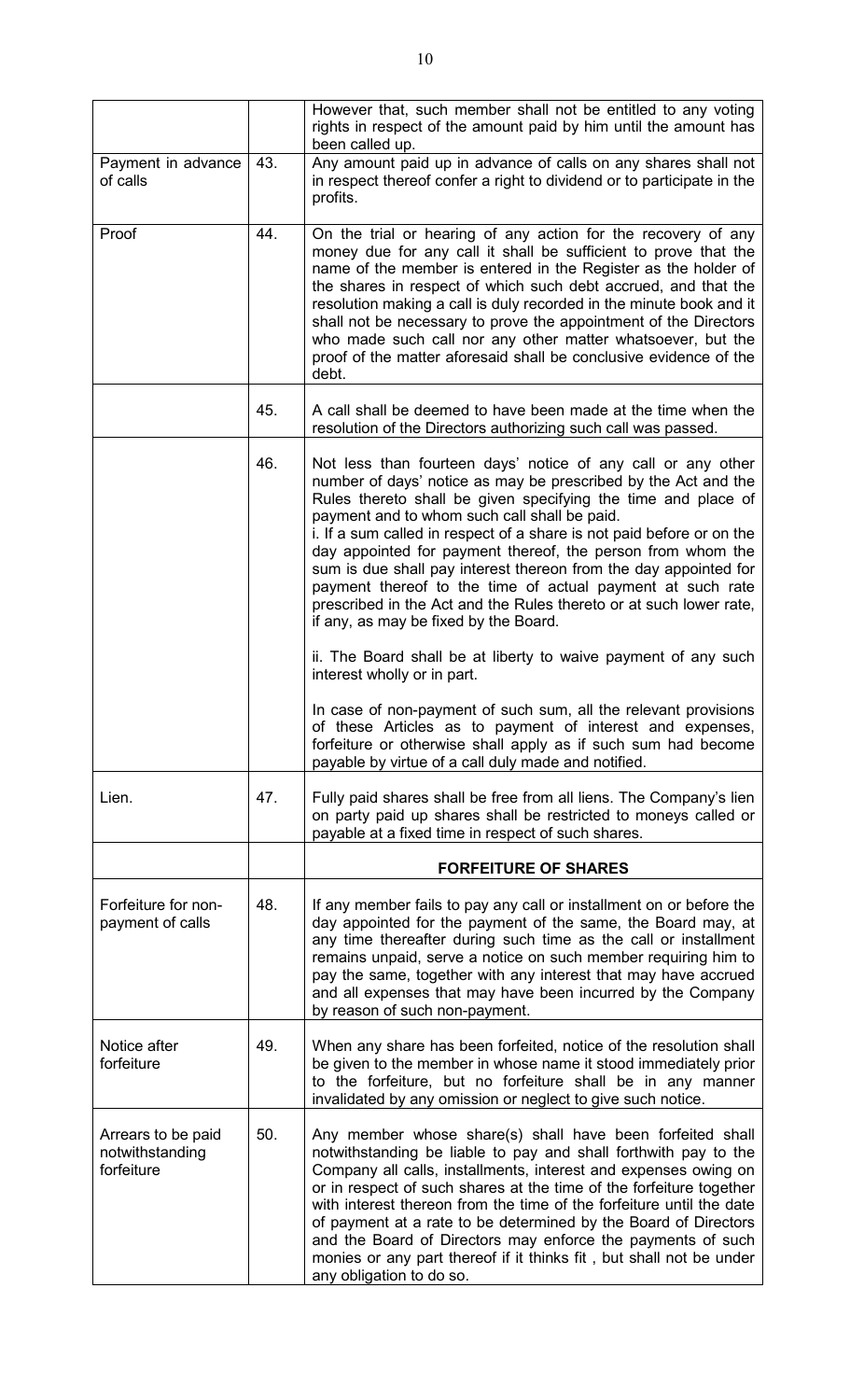| 51. | Any purchaser or allottee of forfeited shares shall not (unless<br>by express agreement) be liable to pay any calls, amounts<br>installments, interest and expenses owing to the Company<br>prior to such purchase or allotment nor shall be entitled<br>(unless by express agreement) to any dividends, interest or<br>bonus accrued or which might have accrued upon the share<br>before the time of completing such purchase or before such<br>allotment.                                                                                                          | Title of purchaser and<br>allottee of forfeited share                                                         |
|-----|-----------------------------------------------------------------------------------------------------------------------------------------------------------------------------------------------------------------------------------------------------------------------------------------------------------------------------------------------------------------------------------------------------------------------------------------------------------------------------------------------------------------------------------------------------------------------|---------------------------------------------------------------------------------------------------------------|
| 52. | Neither a judgment nor a decree in favor of the Company for<br>calls or other monies due in respect of any part payment or<br>satisfaction thereof nor the receipt by the Company of a<br>portion of any money which shall at anytime be due from any<br>member in respect of any share either by way of principal or<br>interest nor any indulgence granted by the Company in<br>respect of payment of any money shall preclude the company<br>from thereafter and at any time during the proceeding to<br>enforce a forfeiture of such share(s) as herein provided. | Partial payment not to<br>preclude forfeiture                                                                 |
| 53. | Article 17 shall apply to debentures in the same<br>i.<br>manner in which it applies to shares and the words<br>"Register of Members' wherever it appears in Article<br>17 shall be substituted for the words 'Register of<br>Debenture holder and the words 'share/shares' shall<br>be subtitled by the words debenture/debentures.                                                                                                                                                                                                                                  | Applicability of the<br>provisions of the Articles<br>of Association to<br>Debentures and other<br>securities |
|     | Articles 21 and 22 shall apply to debentures in the<br>ii.<br>same manner in which it applies to shares.                                                                                                                                                                                                                                                                                                                                                                                                                                                              |                                                                                                               |
|     | <b>GENERAL MEETING</b>                                                                                                                                                                                                                                                                                                                                                                                                                                                                                                                                                |                                                                                                               |
| 54. | No resolution submitted to a meeting by the Chairman of the<br>meeting, shall be discussed or put to vote until the same has<br>been proposed by a member present and entitled to vote at<br>such meeting and seconded by another member present and<br>entitled to vote at such meeting.                                                                                                                                                                                                                                                                             | Business confined to the<br>election of Chairman<br>while chair vacant                                        |
|     |                                                                                                                                                                                                                                                                                                                                                                                                                                                                                                                                                                       |                                                                                                               |
| 55. | No member shall be entitled to demand a poll if any calls or<br>other sums presently payable by him in respect of any shares<br>registered in his name have not been paid or in regard to<br>which the Company has exercised any rights or lien.                                                                                                                                                                                                                                                                                                                      | Member not entitled to<br>vote will not be entitled to<br>demand a poll                                       |
| 56. | The Chairman of any meeting shall be the judge of the validity<br>of every vote tendered at such meeting. The Chairman<br>present at the taking of a poll shall be the sole judge of the<br>validity of every vote tendered at such poll.                                                                                                                                                                                                                                                                                                                             | Chairman to be the sole<br>judge of the validity of<br>the vote rendered at poll                              |
|     | <b>VOTING RIGHTS</b>                                                                                                                                                                                                                                                                                                                                                                                                                                                                                                                                                  |                                                                                                               |
| 57. | A member may exercise his vote at a meeting by electronic<br>means in accordance with the Act.                                                                                                                                                                                                                                                                                                                                                                                                                                                                        | Votes of members                                                                                              |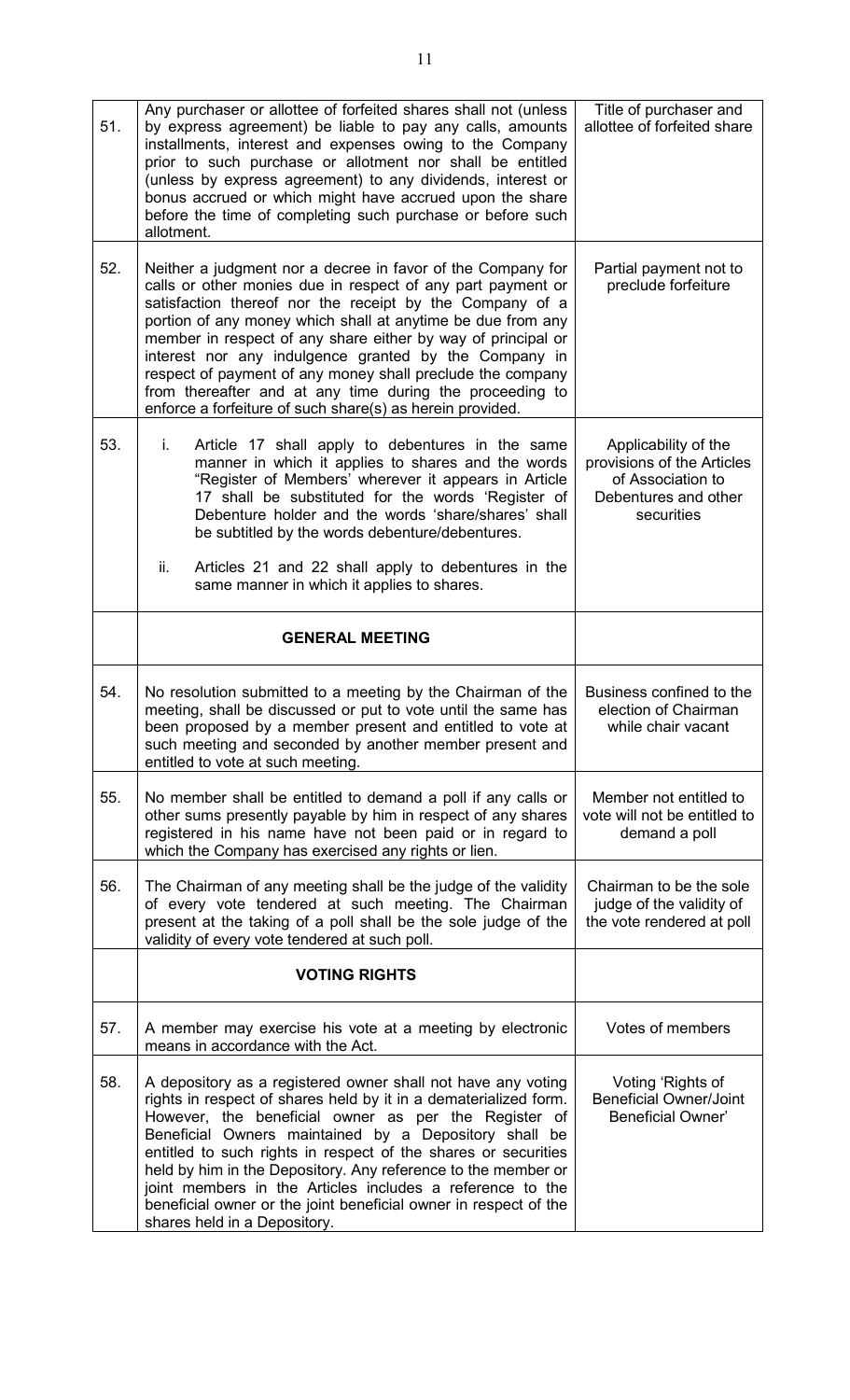| Nomination | 59. | (a) Every holder of shares in or holder of debentures of the<br>Company may, at any time, nominate, in the prescribed<br>manner, a person to whom his shares in, or debentures<br>of the Company shall vest in the event of his death.                                                                                                                                                                                                                                                                                                                                                                                                                                                                                                                                                               |
|------------|-----|------------------------------------------------------------------------------------------------------------------------------------------------------------------------------------------------------------------------------------------------------------------------------------------------------------------------------------------------------------------------------------------------------------------------------------------------------------------------------------------------------------------------------------------------------------------------------------------------------------------------------------------------------------------------------------------------------------------------------------------------------------------------------------------------------|
|            |     | (b) Notwithstanding anything contained in any other law for<br>the time being in force or in these Articles or in any<br>disposition, whether testamentary or otherwise, in<br>respect of such shares in or debentures of the Company,<br>where a nomination made in the prescribed manner<br>under the Act purports to confer on any person the right<br>to vest the shares in, or debentures of the Company, the<br>nominee shall on death of the shareholder or debenture<br>holder concerned or on the death of all the joint holders<br>as the case may be become entitled to all the rights in<br>relation to such shares in or debentures of the Company<br>to the exclusion of all other persons, unless the<br>nomination is varied or cancelled in the manner<br>prescribed under the Act. |
|            |     | (c) Where the nominee is a minor, the holder of the shares<br>or holder of the debentures can make a nomination to<br>appoint in the prescribed manner, any person to become<br>entitled to the shares in, or debentures of the Company,<br>in the event of his death, during the minority.                                                                                                                                                                                                                                                                                                                                                                                                                                                                                                          |
|            |     | (d) Notwithstanding anything contained in these Articles, any<br>person who becomes a nominee may, upon production<br>of such evidence as may be required by the Board and<br>subject as hereinafter provided, elect either.                                                                                                                                                                                                                                                                                                                                                                                                                                                                                                                                                                         |
|            |     | i. To be registered himself as holder of the share(s) or<br>debentures as the case may be or.                                                                                                                                                                                                                                                                                                                                                                                                                                                                                                                                                                                                                                                                                                        |
|            |     | ii. To make such transfer of the shares or debenture(s)<br>as the deceased shareholder or debenture holder, as the<br>case may be, could have made.                                                                                                                                                                                                                                                                                                                                                                                                                                                                                                                                                                                                                                                  |
|            |     | (e) If the nominee elects to be registered as holder of the<br>share or debenture, himself, as the case may be he shall<br>deliver or send to the Company a notice in writing signed<br>by him stating that he co-elects and such notice shall be<br>accompanied with the death certificate of the deceased<br>shareholder or debenture holder, as the case may be.                                                                                                                                                                                                                                                                                                                                                                                                                                  |
|            |     | (f) A nominee shall be entitled to the dividend on shares and<br>other advantages to which he would he entitled as if he<br>was the registered holder of the share or debenture.<br>Provided that he shall not, before being registered as a<br>member, be entitled to exercise any right conferred by<br>membership in relation to meetings of the Company.                                                                                                                                                                                                                                                                                                                                                                                                                                         |
|            |     | Provided that the Board of Directors of the Company<br>may, at any time, give notice requiring any such person<br>to elect either to be registered himself or to transfer the<br>shares or debentures and if the notice is not complied<br>with within ninety days, the Board may thereafter<br>withhold payment of all dividends, bonuses or other<br>moneys payable in respect of the shares or debentures<br>until the requirements of the notice have been complied<br>with.                                                                                                                                                                                                                                                                                                                     |
|            |     |                                                                                                                                                                                                                                                                                                                                                                                                                                                                                                                                                                                                                                                                                                                                                                                                      |
|            |     |                                                                                                                                                                                                                                                                                                                                                                                                                                                                                                                                                                                                                                                                                                                                                                                                      |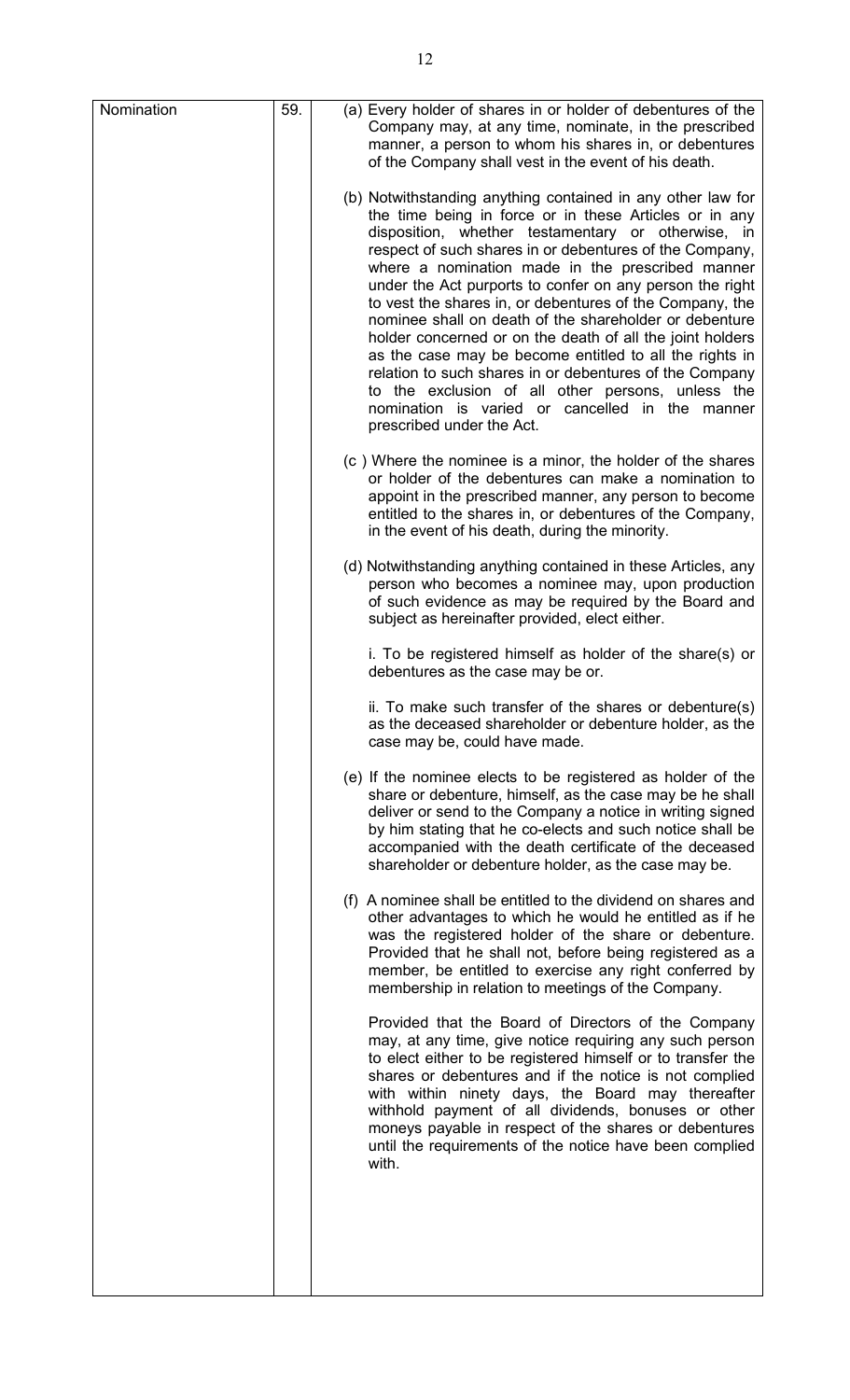| 60. | Any person becoming entitled to share by reason of death,<br>lunacy or insolvency of a holder may vote in General Meeting in<br>respect thereof in the same manner as if he was the registered<br>members, holder of such-shares provided that at least forty<br>eight hours before the time of holding the meeting or adjourned<br>meeting, as the case may be, at which he proposes to vote, he<br>shall have satisfied the Directors of his right to such share<br>unless the Directors shall have previously admitted his right to<br>vote at such meeting in respect thereof. If more than one<br>person be entitled to the share by reasons of the death, lunacy<br>or insolvency and if the names of such person be noted in the<br>Register than all jointly shall only be entitled to exercise the<br>rights and vote in respect of the share while if their names be<br>entered in the Register in respect of the share, the person<br>whose name is first entered in the Register shall exercise the<br>right and vote in respect of the share. | Vote in respect of<br>shares of<br>deceased or<br>insolvent |
|-----|------------------------------------------------------------------------------------------------------------------------------------------------------------------------------------------------------------------------------------------------------------------------------------------------------------------------------------------------------------------------------------------------------------------------------------------------------------------------------------------------------------------------------------------------------------------------------------------------------------------------------------------------------------------------------------------------------------------------------------------------------------------------------------------------------------------------------------------------------------------------------------------------------------------------------------------------------------------------------------------------------------------------------------------------------------|-------------------------------------------------------------|
| 61. | Any instrument of appointment shall be confined to the object of<br>appointing as attorney or proxy or substitute and shall remain<br>permanently or for such time as the Directors may determine, in<br>the custody of the Company.                                                                                                                                                                                                                                                                                                                                                                                                                                                                                                                                                                                                                                                                                                                                                                                                                       | Custody of<br>instruments of<br>proxy                       |
|     | <b>DIRECTORS</b>                                                                                                                                                                                                                                                                                                                                                                                                                                                                                                                                                                                                                                                                                                                                                                                                                                                                                                                                                                                                                                           |                                                             |
| 62. | Unless otherwise determined by the Company in general<br>meeting, the number of Directors shall not be less than three<br>and not more than fifteen. The Company may appoint more<br>than fifteen directors after passing of a special resolution in this<br>regard.                                                                                                                                                                                                                                                                                                                                                                                                                                                                                                                                                                                                                                                                                                                                                                                       | Number of<br><b>Directors</b>                               |
| 63. | Directors shall not be required to hold any qualification shares.                                                                                                                                                                                                                                                                                                                                                                                                                                                                                                                                                                                                                                                                                                                                                                                                                                                                                                                                                                                          | Qualifications of<br><b>Directors</b>                       |
| 64. | Composition of the Board shall be in accordance with the<br>provisions of Section 149 of the Act and other Applicable Laws.<br>Provided that where there are temporary gaps in meeting the<br>requirements of Applicable Laws pertaining to composition of<br>Board of Directors, the remaining Directors shall (a) be entitled<br>to transact the business for the purpose of attaining the<br>required composition of the Board; and (b) be entitled to carry<br>out such business as may be required in the best interests of<br>the Company in the meantime.                                                                                                                                                                                                                                                                                                                                                                                                                                                                                           |                                                             |
| 65. | Each Director shall be paid out of the funds of the Company by<br>way of remuneration of his services for attending meetings of<br>the Board or Committee of the Board such fee as may be<br>decided by the Board of Directors but not exceeding the limits<br>provided under the Act from time to time and the rules framed<br>there under."<br>The Director shall be entitled to be paid reasonable travelling,                                                                                                                                                                                                                                                                                                                                                                                                                                                                                                                                                                                                                                          | Remuneration of<br><b>Directors</b>                         |
|     | hotel and other expenses incurred by them in attending<br>meetings of the Board or any Committee thereof.                                                                                                                                                                                                                                                                                                                                                                                                                                                                                                                                                                                                                                                                                                                                                                                                                                                                                                                                                  |                                                             |
| 66. | Subject to the provisions the Act, if any Director is called upon<br>to go or reside out of his usual place of business on the<br>Company's business or otherwise perform extra service or<br>make special exertion or effort, the Board may arrange with<br>such Director for such special remuneration for such extra<br>service or special exertion on effort either by a fixed sum<br>otherwise as may be determined by the Board subject to the<br>provisions of the Act, and such remuneration may be either in<br>addition to or in substitution for his remuneration above<br>provided.                                                                                                                                                                                                                                                                                                                                                                                                                                                            | Special<br>Remuneration                                     |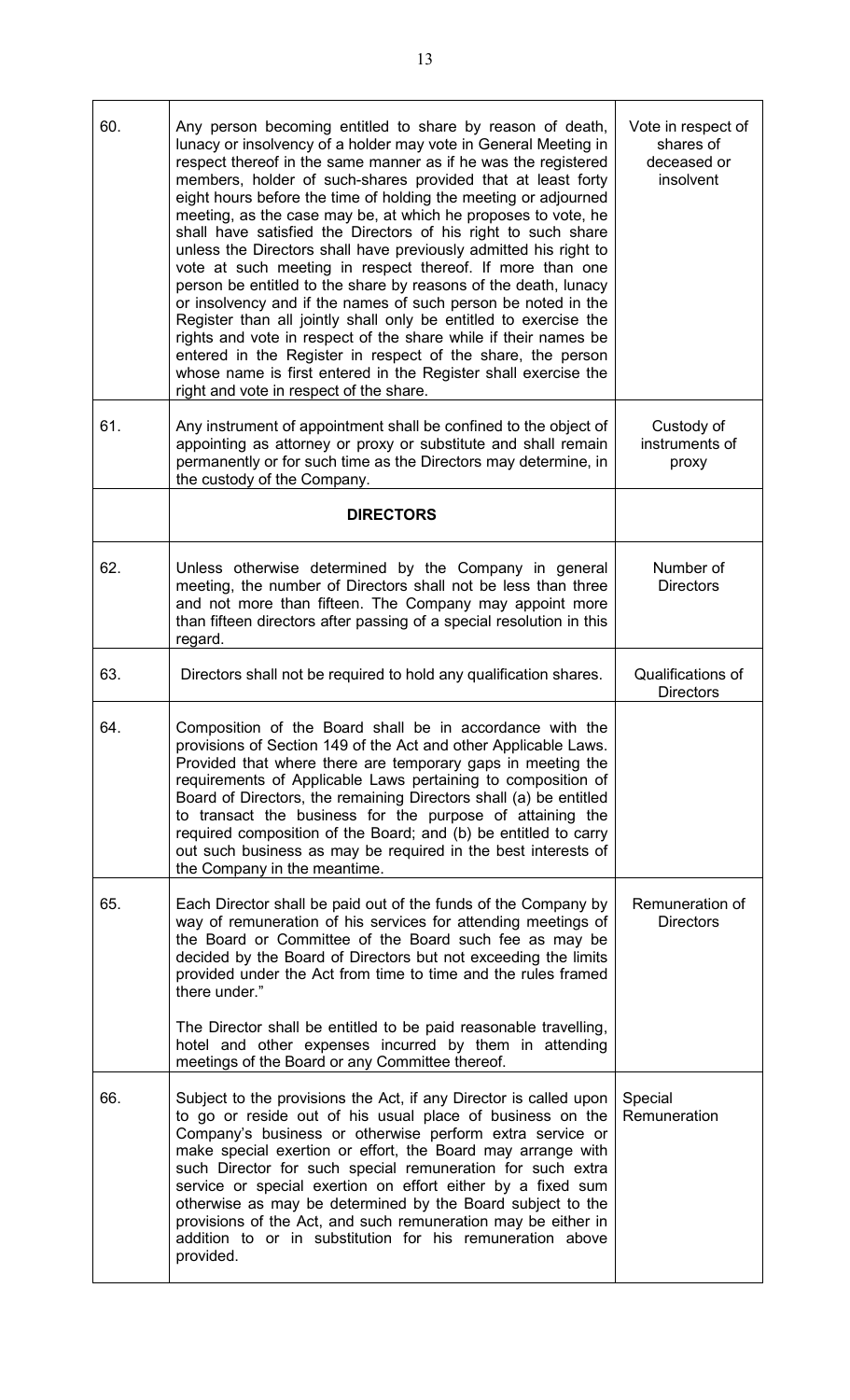| <b>Retirement of Directors</b>                                   | 67. | At every Annual General Meeting of the Company such<br>numbers of Director as prescribed under the Act' other than<br>Managing or Whole Time Director(s) shall retire by rotation.                                                                                                                                                                                                                                                                                                                                                                                                                                                                                                                                                                                                                                                                                                                                                                                                                                                                                                                                                                  |
|------------------------------------------------------------------|-----|-----------------------------------------------------------------------------------------------------------------------------------------------------------------------------------------------------------------------------------------------------------------------------------------------------------------------------------------------------------------------------------------------------------------------------------------------------------------------------------------------------------------------------------------------------------------------------------------------------------------------------------------------------------------------------------------------------------------------------------------------------------------------------------------------------------------------------------------------------------------------------------------------------------------------------------------------------------------------------------------------------------------------------------------------------------------------------------------------------------------------------------------------------|
|                                                                  |     | The Company at the same General Meeting or any<br>adjournment thereto, at which a Director retires in the manner<br>aforesaid may fill up the vacated office by electing a person<br>thereto and in default the retiring Director shall be deemed to<br>have been re-elected unless at such meeting it is expressly<br>resolved not to fill up such vacated office.                                                                                                                                                                                                                                                                                                                                                                                                                                                                                                                                                                                                                                                                                                                                                                                 |
| Appointment of an<br><b>Alternate Director</b>                   | 68. | Board may appoint an Alternate Director to Act for a Director<br>during his absence for a period of not less than three months<br>from his State in which meetings of the Board are ordinarily<br>held and such appointment shall have effect and such<br>appointee, whilst he holds office as an Alternate Director<br>shall be entitled to notice of meetings of the Board and to<br>attend and vote thereat accordingly, but shall ipso facto<br>vacate office if and when the original Director returns to the<br>State in which meetings of the Board are ordinarily held or<br>the original Director vacates office as a Director.                                                                                                                                                                                                                                                                                                                                                                                                                                                                                                            |
| Appointment of Additional<br><b>Director</b>                     | 69. | The Board shall have the power at any time, and, from time<br>to time to appoint a person as an Additional Director pursuant<br>to Section 161 of the Act; provided that the number of<br>Directors and Additional Directors together shall not at any<br>time exceed the maximum strength fixed for the Board by<br>Article 63 of these Articles.                                                                                                                                                                                                                                                                                                                                                                                                                                                                                                                                                                                                                                                                                                                                                                                                  |
| <b>Appointment of Director</b><br>by Finance Corporation<br>etc. | 70. | Where any, investment or finance corporation or any other<br>Corporation or Bank or the Central or State Government<br>make loans to or give guarantees to secure the obligations of<br>the Company any such body shall be entitled to appoint a<br>Director or Directors of the Company if that be agreed to as a<br>condition of the grant of the loan or giving of such guarantee.<br>The provision of the Articles as to retirement of Director shall<br>not apply to the directors to appoint. The Directors so<br>appointed shall have the same power and privileges as other<br>directors of the Company. The said Directors shall hold office<br>at the pleasure of and shall be removable or substituted by<br>another person<br>by any such Corporation,<br>Bank or<br>Government. In addition to the Directors' fee provided in<br>these articles, such Directors shall be paid such travelling<br>and other expenses etc., for attending the Board Meeting as<br>may be provided under' the rules of the Corporation, Bank or<br>Government which they represent, such appointment or<br>removal shall by notice in writing to Company. |
| Managing Director(s) and<br>Whole-time Director(s)               | 71. | The Directors may from time to the subject to the<br>i.<br>provisions of sections 196, 197, 198 & 203 of the Act<br>and such approvals as may be required under the Act'<br>appoint a Managing Director, or Managing Directors,<br>or Whole time Directors of the Company for a term<br>not exceeding five years at a time and from time to<br>time subject to the provision of any contract between<br>the Company and him or them or remove or                                                                                                                                                                                                                                                                                                                                                                                                                                                                                                                                                                                                                                                                                                    |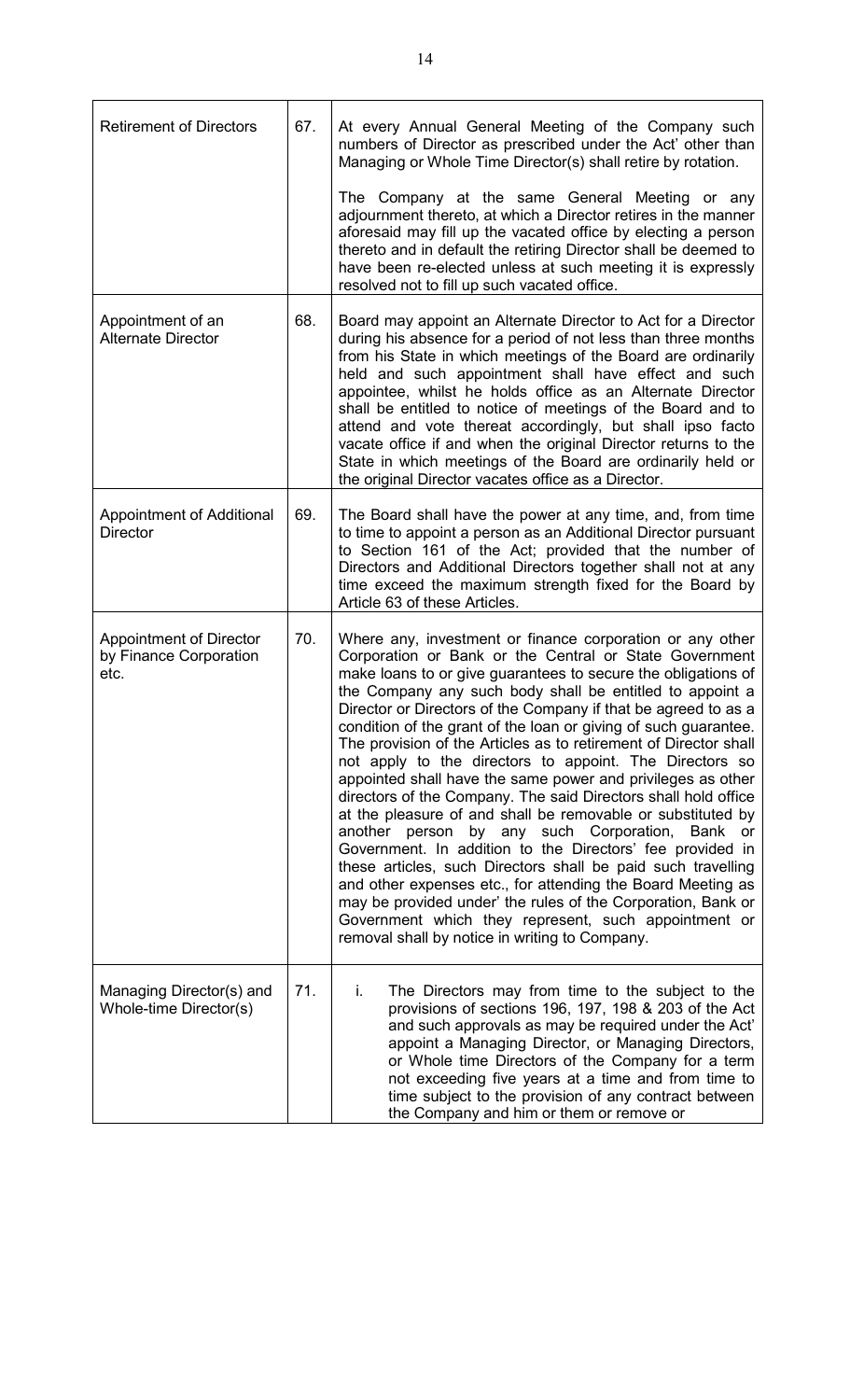|     | dismiss him or them from office and appoint another and<br>other in his or other place or places.                                                                                                                                                                                                                                                                                                                                                                                                                                                                                                                                                                                                                                                                                                                                                                                                                                                                                                                                                                                                                |                                                             |
|-----|------------------------------------------------------------------------------------------------------------------------------------------------------------------------------------------------------------------------------------------------------------------------------------------------------------------------------------------------------------------------------------------------------------------------------------------------------------------------------------------------------------------------------------------------------------------------------------------------------------------------------------------------------------------------------------------------------------------------------------------------------------------------------------------------------------------------------------------------------------------------------------------------------------------------------------------------------------------------------------------------------------------------------------------------------------------------------------------------------------------|-------------------------------------------------------------|
|     | ii.<br>The Managing Director or the Managing Directors or<br>Whole-time Director(s) while he or they continue to hold<br>that office shall subject to the provisions of the Act' not<br>be liable to retire by rotation but he or they shall be<br>subject to the same provisions as to resignation or<br>removal as the other Directors of the Company subject<br>to provision of the proviso hereto, he or they shall cease<br>to be the Managing Director(s) or Whole-time Director(s)<br>if he or they cease to hold the office of Director(s) for<br>any cause. If any time the total number of Managing<br>Director(s) and Whole-time Director(s) is more than one<br>third of the total members of Directors, the Managing<br>Director and Whole-time Director who shall not retire<br>shall be determined by and in accordance with their<br>respective seniority. For the purpose of this Articles the<br>seniorities of the Managing Director and Whole time<br>Director shall be determined by the date of their<br>respective appointments as Managing Director and<br>Whole-time Director by Board. |                                                             |
|     | iii.<br>The Board of Directors may from time to time subject to<br>the provisions of the Act' entrust to or confer upon the<br>Managing Director(s) or Whole-time Director(s) for time<br>being such of the power(s) exercisable the Directors<br>under these presents or by law, as they think fit and<br>may confer such powers for such time and to be<br>exercised for such objects and purposes and upon such<br>terms and conditions and with such restrictions as they<br>think expedient any they may confer such powers either<br>collaterally with or to the exclusion of or in substitution<br>for all or any of the powers of the Directors in that behalf<br>and may from time to time revoke, withdraw, or vary all<br>or any of such powers.                                                                                                                                                                                                                                                                                                                                                      |                                                             |
| 72. | Subject to applicable law, a Director or any Related Party as<br>defined in Section 2 (76) of the Act or other Applicable Law may<br>enter into any contract with Company for the sale, purchase or<br>supply of any goods, materials, or services, or other contract<br>involving creation or transfer of resources, obligations or<br>services, subject to such sanctions as required by applicable<br>law. Unless so required by applicable law, no sanction shall,<br>however, be necessary for any contracts with a related party on<br>entered into on arm's length basis. Where a contract complies<br>with such conditions or indicia of arms length contracts as laid<br>down in a policy on related party transactions framed by the<br>Board and approved by a general meeting, the contract shall be<br>deemed to be a contract entered into on arm's length basis.                                                                                                                                                                                                                                  | Contracts with<br>Directors or<br><b>Related Parties</b>    |
| 73. | The Company shall keep at its Registered Office a register<br>containing the particulars of its Directors and Key Managerial<br>Personnel or such other officer as may be prescribed under the<br>Act, Rules and other Applicable Law, which shall include the<br>details of Securities held by each of them in the Company or its<br>holding, subsidiary, subsidiary of Company's holding Company<br>or associate companies in accordance to Section 170 of the Act<br>and applicable law.                                                                                                                                                                                                                                                                                                                                                                                                                                                                                                                                                                                                                      | Register of<br>Directors and Key<br>Managerial<br>Personnel |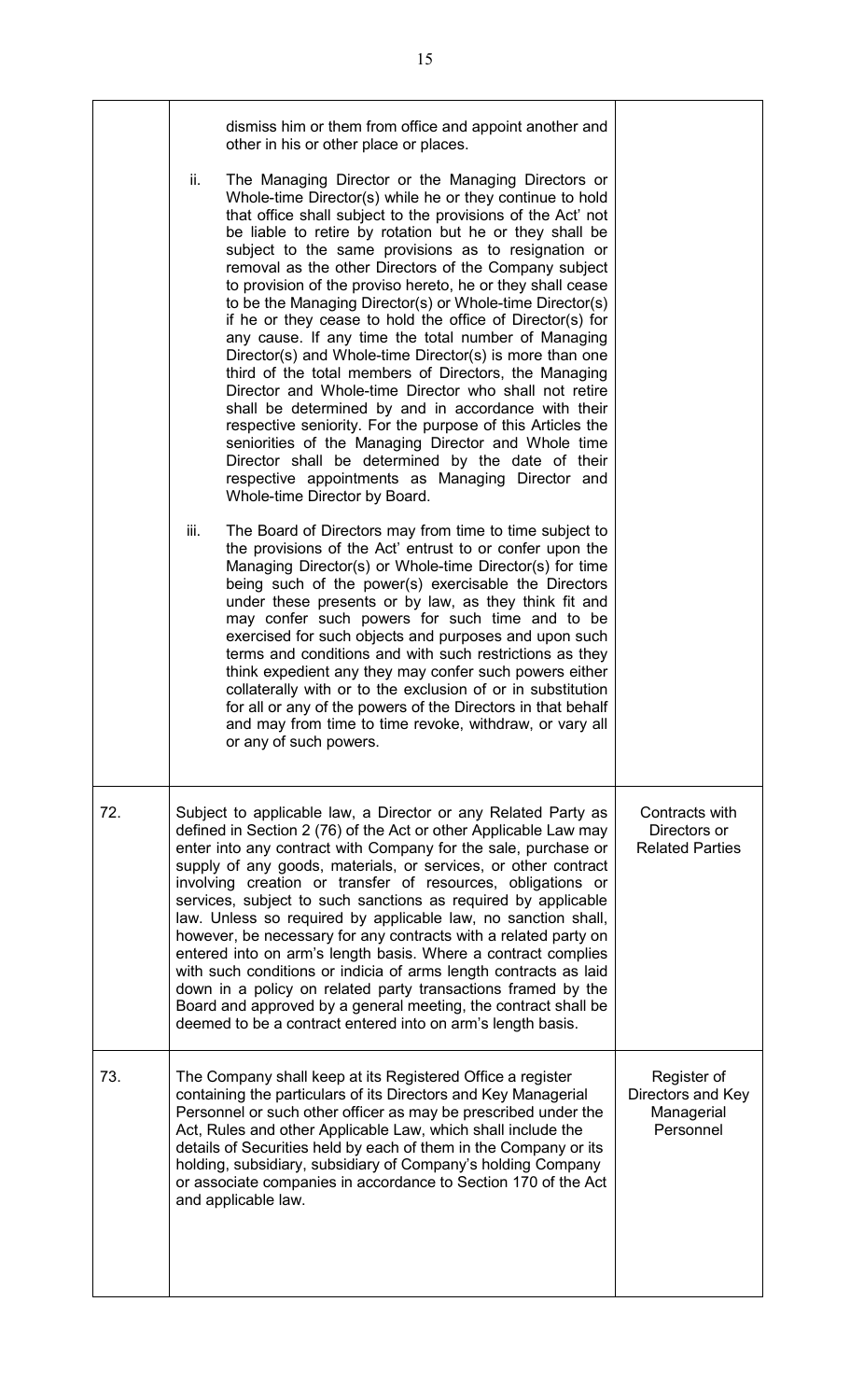|     |                                                 | <b>DEBENTURE DIRECOTRS</b>                                                                                                                                                                                                                                                                                                                                                                                                                                                                                                                                                                                                                                                                                                                                                                                                                                                                                                                                                                                                                                                                                                                                                                                                                                                                                                                                                                                                                                                                                                                                                                                                                                                                                                                                                                                                                                                                                                              |
|-----|-------------------------------------------------|-----------------------------------------------------------------------------------------------------------------------------------------------------------------------------------------------------------------------------------------------------------------------------------------------------------------------------------------------------------------------------------------------------------------------------------------------------------------------------------------------------------------------------------------------------------------------------------------------------------------------------------------------------------------------------------------------------------------------------------------------------------------------------------------------------------------------------------------------------------------------------------------------------------------------------------------------------------------------------------------------------------------------------------------------------------------------------------------------------------------------------------------------------------------------------------------------------------------------------------------------------------------------------------------------------------------------------------------------------------------------------------------------------------------------------------------------------------------------------------------------------------------------------------------------------------------------------------------------------------------------------------------------------------------------------------------------------------------------------------------------------------------------------------------------------------------------------------------------------------------------------------------------------------------------------------------|
| 74. | Debenture<br><b>Directors</b>                   | Any trust deed for securing debentures or debenture stock may if<br>so arranged, provide for the appointment form time to time by the<br>trustees thereof or by the holders of the debentures or debenture<br>stock of any person to be a Director or Directors of the Company<br>and may empower such trustees or holders of debentures or<br>debenture stock from time to time to remove any Director<br>appointed. A Director appointed under this Clause is hereinafter<br>referred to as a "Debenture Director".                                                                                                                                                                                                                                                                                                                                                                                                                                                                                                                                                                                                                                                                                                                                                                                                                                                                                                                                                                                                                                                                                                                                                                                                                                                                                                                                                                                                                   |
| 75. | Qualification                                   | A Debenture Director shall not be required to hold any<br>qualification shares and shall not be liable to retire by rotation.<br>The trust deed may contain such ancillary provisions relating to<br>the Management of the Company or otherwise may as be<br>arranged between the Company the trustees and all such<br>provisions shall have effect not withstanding any of the other<br>provisions herein contained.                                                                                                                                                                                                                                                                                                                                                                                                                                                                                                                                                                                                                                                                                                                                                                                                                                                                                                                                                                                                                                                                                                                                                                                                                                                                                                                                                                                                                                                                                                                   |
|     |                                                 | <b>PROCEEDINGS OF THE BOARD</b>                                                                                                                                                                                                                                                                                                                                                                                                                                                                                                                                                                                                                                                                                                                                                                                                                                                                                                                                                                                                                                                                                                                                                                                                                                                                                                                                                                                                                                                                                                                                                                                                                                                                                                                                                                                                                                                                                                         |
| 76. | Meeting of Board<br>and quorum                  | The Directors may meet together for the dispatch of business,<br>adjourn and otherwise regulate their meetings and proceedings<br>as they think fit, provided that a meeting of the Board of Directors<br>shall be held at least once in every four months and at least four<br>such meetings shall be held in every year. The quorum for a<br>meeting of the Board shall be one-third of its total strength (any<br>fraction contained in that one-third being rounded off as one) or<br>two Directors whichever is higher. Provided that where at any time<br>the number of interested Directors exceeds or is equal to two-<br>thirds of the total strength, the number of the remaining Directors,<br>that is to say, the number of the Directors who are not interested,<br>present at the meeting being not less than two shall be the<br>quorum during such time.<br>A meeting of the Board shall be called by giving not less than<br>seven days' notice in writing to every director at his address<br>registered with the company and such notice shall be sent by<br>hand delivery or by post or by electronic means.<br>The notice of the meeting shall inform the Directors regarding the<br>option available to them to participate through Electronic Mode,<br>and shall provide all the necessary information to enable the<br>Directors to participate through such Electronic Mode.<br>Subject to the provisions of Section 173(2) of the Act and<br>Applicable Laws, the Directors may participate in meetings of the<br>Board otherwise than through physical presence, by Electronic<br>Mode as the Board may from time to time decide and the<br>Directors shall be allowed to participate from multiple locations<br>through modern communication equipments for ascertaining the<br>views of such Directors who have indicated their willingness to<br>participate by such Electronic Mode, as the case may be. |
|     |                                                 | <b>BORROWING POWERS</b>                                                                                                                                                                                                                                                                                                                                                                                                                                                                                                                                                                                                                                                                                                                                                                                                                                                                                                                                                                                                                                                                                                                                                                                                                                                                                                                                                                                                                                                                                                                                                                                                                                                                                                                                                                                                                                                                                                                 |
| 77. | Condition on which<br>monies may be<br>borrowed | Subject to sections 73, 185 and 186 of the Act' the Board of<br>Director may from time to time raise or borrow or secure the<br>repayment of any sum or sums in such manner and upon such<br>terms and conditions in all respects as they think fit and                                                                                                                                                                                                                                                                                                                                                                                                                                                                                                                                                                                                                                                                                                                                                                                                                                                                                                                                                                                                                                                                                                                                                                                                                                                                                                                                                                                                                                                                                                                                                                                                                                                                                 |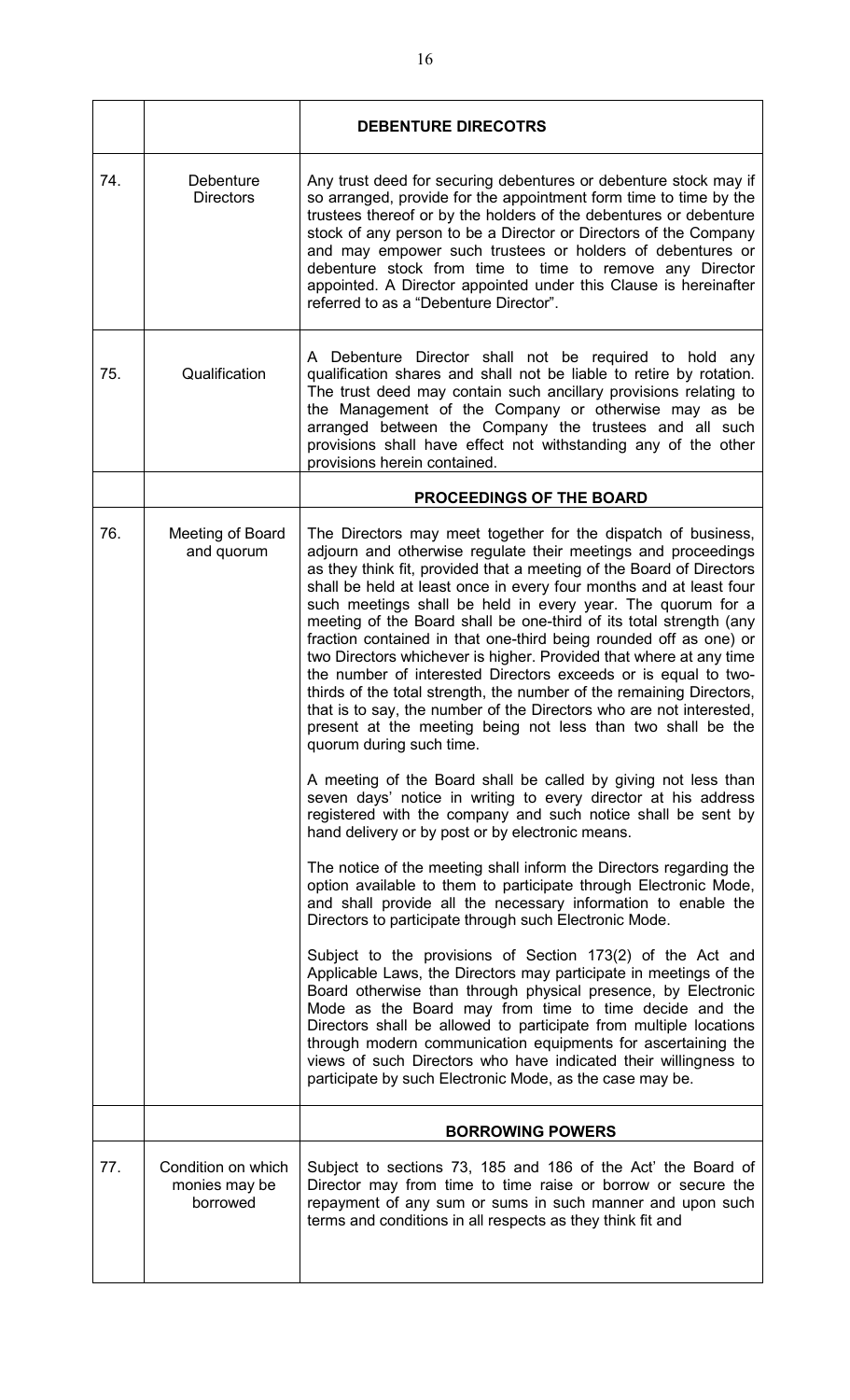|     | in particular by the issue of bonds perpetual or redeemable<br>debentures or debenture stock or any mortgage charge or other<br>security on the undertaking of the whole or any part of the property<br>of the company (both present and future) including its uncalled<br>capital for the time being.<br>The Board shall exercise such power only by means of resolution<br>passed at their meeting and not by circular resolution.                                                                                                  |                                                                                             |
|-----|---------------------------------------------------------------------------------------------------------------------------------------------------------------------------------------------------------------------------------------------------------------------------------------------------------------------------------------------------------------------------------------------------------------------------------------------------------------------------------------------------------------------------------------|---------------------------------------------------------------------------------------------|
| 78. | Debentures, debenture stock, bonds or other securities may be<br>made assignable free from any equities between the company and<br>the person to whom the same be issued.                                                                                                                                                                                                                                                                                                                                                             | Debenture                                                                                   |
| 79. | Any debenture stock, bonds or other securities may be issued at a<br>discount premium or otherwise and may be issued on condition<br>that they shall be convertible into shares of any denomination and<br>with any special privileges as to redemption, surrender, drawings,<br>allotment of shares, appointment of Directors and otherwise<br>provided however, that no debentures with the right to conversion<br>into or allotment of shares shall be issued except with the consent<br>of the Company in General Meeting.        | Securities may be<br>assignable and<br>issued at a<br>discount or with<br>special privilege |
| 80. | If any uncalled capital of the Company is included in or charged by<br>any mortgage or other security, the Board of Directors may make<br>calls on such shares for keeping the money so collected in trust for<br>the person in whose favour such mortgage or security is executed.                                                                                                                                                                                                                                                   | Mortgage of<br>uncalled capital.                                                            |
|     | <b>POWERS OF DIRECTORS</b>                                                                                                                                                                                                                                                                                                                                                                                                                                                                                                            |                                                                                             |
| 81. | Subject to the provisions of the Act' the control of the Company<br>shall be vested in the Board which shall be entitled to exercise<br>such powers and to do all such acts, matters, deeds and things that<br>the Company is authorized to exercise and do.                                                                                                                                                                                                                                                                          | General Power of<br>Company vested in<br>the Board                                          |
|     | Provided that the Board shall not exercise any power or do any act<br>or thing which is directed or required, whether by this or any other<br>Act or by the Memorandum or Articles of the Company or<br>otherwise, to be exercised or done by the Company in General<br>Meeting.                                                                                                                                                                                                                                                      |                                                                                             |
|     | Provided further that in exercising any such power or doing any<br>such act or thing, the Board shall be subject to the provisions<br>contained in that behalf in the Act' or any other Act, or in the<br>Memorandum or Articles of the Company, or in any regulations not<br>inconsistent therewith and duly made thereunder, including<br>regulations made by the Company in General Meeting.                                                                                                                                       |                                                                                             |
| 82. | No regulation made by the Company in General Meeting shall,<br>however, invalidate any prior act of the Board which would have<br>been valid if that regulation had not been made.                                                                                                                                                                                                                                                                                                                                                    |                                                                                             |
| 83. | The Board may, subject to applicable laws, also give a loan to a<br>Director or any entity in which the Director is interested. Where any<br>sum of money is payable by a Director, the Board may allow such<br>time for payment of the said money as is acceptable within<br>customary periods for payment of similar money in<br>contemporaneous commercial practice. Grant of such period for<br>payment shall not be deemed to be a "loan" or grant of time for the<br>purpose of sec 180 (1) (d) of the Act and applicable laws. | Power of the Board<br>to grant Loans to<br><b>Directors</b>                                 |
| 84. | Subject to the provisions of the Act' and rules made thereunder, the<br>Board shall have the following powers:                                                                                                                                                                                                                                                                                                                                                                                                                        | Powers of the<br><b>Board</b>                                                               |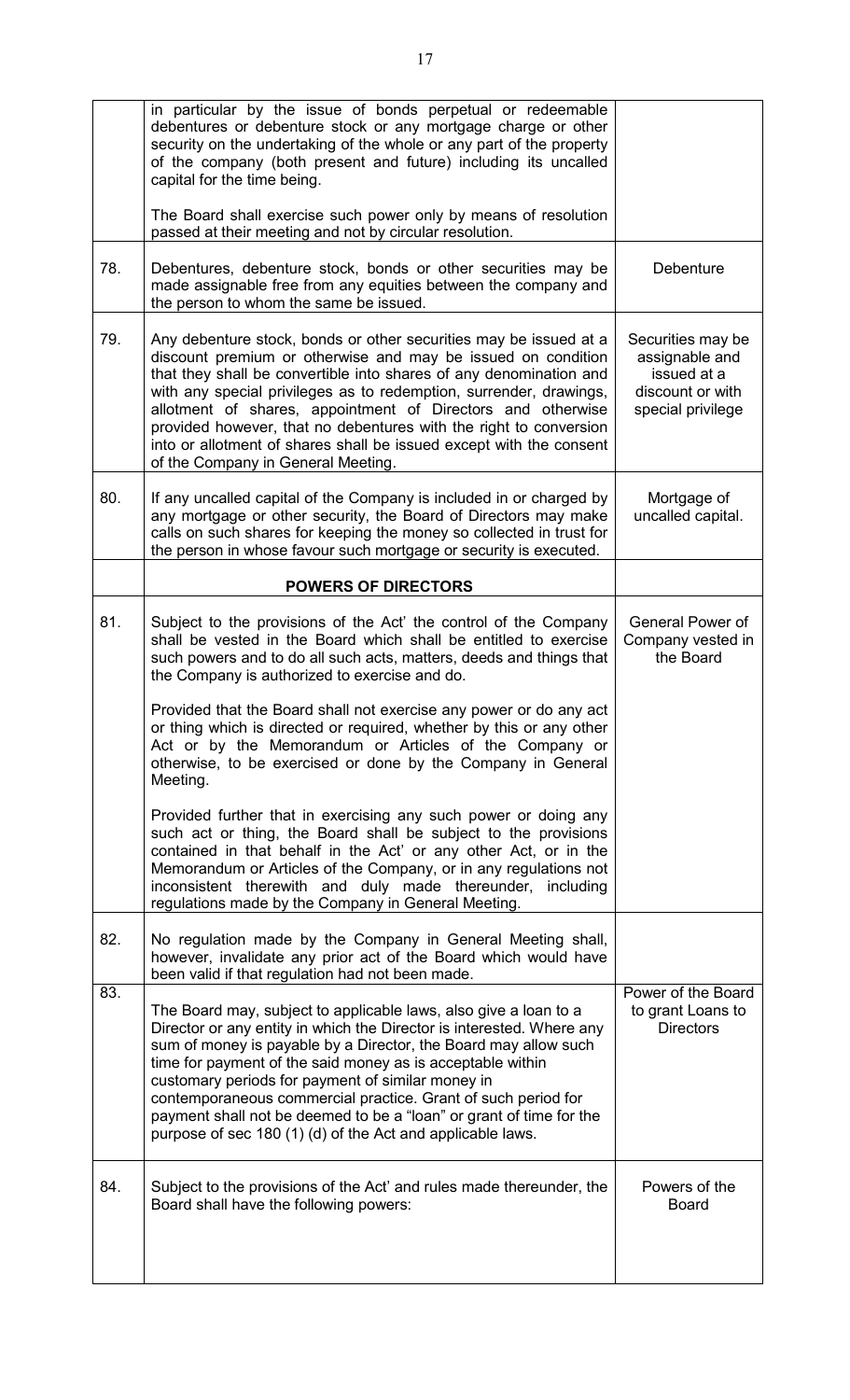|  | To pay the costs, charges and expenses preliminary and<br>incidental to the promotion, formation, establishment and<br>registration of the Company.                                                                                                                                                                                                                                                                                                                                                                                                               |
|--|-------------------------------------------------------------------------------------------------------------------------------------------------------------------------------------------------------------------------------------------------------------------------------------------------------------------------------------------------------------------------------------------------------------------------------------------------------------------------------------------------------------------------------------------------------------------|
|  | To purchase or otherwise acquire for the Company any property<br>rights or privileges which the Company is authorized to acquire<br>at such price and generally on such terms and conditions as<br>they think fit and to sell let, exchange or otherwise dispose of<br>absolutely or conditionally any part of the property, privileges<br>and undertakings of the Company upon such terms and<br>conditions and for such consideration as they may think fit.                                                                                                    |
|  | At their discretion to pay for any property, rights, privileges<br>acquired by or services rendered to the Company either wholly<br>or partially in cash or in shares, bonds, debentures or other<br>securities of the Company and any such shares may be issued<br>either as fully paid up or with such amount credited as paid up<br>thereon as may agreed upon; and any such bonds, debentures<br>or other securities may be either specifically charged upon all or<br>any part of the property of the Company and its uncalled capital<br>or not so charged. |
|  | To make, draw, endorse, sign, accept, negotiate and give all<br>cheques, bill of lading, drafts, orders, bills of exchange,<br>Government of India and other promissory notes and other<br>negotiable instruments required in the business of the<br>Company.                                                                                                                                                                                                                                                                                                     |
|  | To secure the fulfillment of any contracts, agreements or<br>engagements entered into by the Company by mortgage or<br>charge of all or any of the property of the Company and its<br>unpaid capital for the time being or in such other manner as<br>they may think fit.                                                                                                                                                                                                                                                                                         |
|  | Subject to any agreement to appoint and at their discretion<br>remove or suspend such agents, managers, officers, clerks and<br>servants for permanent, temporary or special service as they<br>may from time to time think fit and to determine their powers<br>and duties and fix their salaries or emoluments and to require<br>security in such instances and to such amount as they think fit.                                                                                                                                                               |
|  | To appoint any person or persons (whether incorporated or not)<br>to accept and hold in trust for the Company any property<br>belonging to the Company or in which it is interested or for any<br>other purposes, and to execute and do all such deeds<br>documents and things as may be required in relation to any<br>such trust and to provide for the remuneration of such trustee or<br>trustees.                                                                                                                                                            |
|  | To institute, conduct, defend, compound or abandon any legal<br>proceedings by or against the Company or its officers or<br>otherwise concerning the affairs of the Company and also to<br>compound and allow time for payment or satisfaction of any<br>debts due and of any claims or demands by or against the<br>Company.                                                                                                                                                                                                                                     |
|  | To refer any claims or demands by or against the Company to<br>arbitration and observe and perform the awards.                                                                                                                                                                                                                                                                                                                                                                                                                                                    |
|  | To make and give receipts, releases and other discharges for<br>money payable to the Company and for the claims and<br>demands of the Company.                                                                                                                                                                                                                                                                                                                                                                                                                    |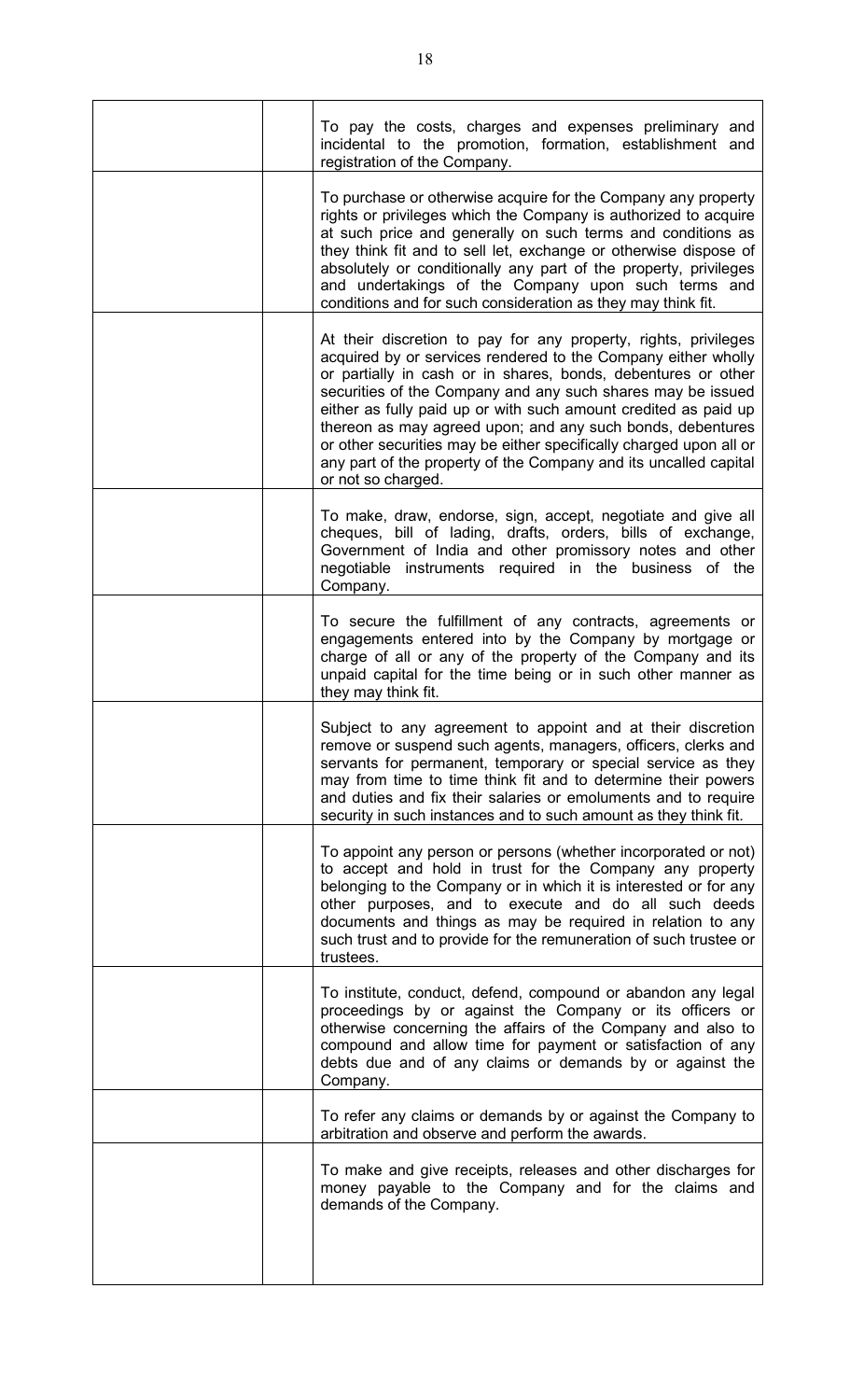| To act on behalf of the Company in all matters relating to<br>bankrupts and insolvents.                                                                                                                                                                                                                                                                                                                                                                                                                                                                                                                                             |  |
|-------------------------------------------------------------------------------------------------------------------------------------------------------------------------------------------------------------------------------------------------------------------------------------------------------------------------------------------------------------------------------------------------------------------------------------------------------------------------------------------------------------------------------------------------------------------------------------------------------------------------------------|--|
| To determine who shall be entitled to sign on Company's<br>behalf, bills, notes, receipts, acceptances, endorsement<br>cheques, releases, contracts and documents.                                                                                                                                                                                                                                                                                                                                                                                                                                                                  |  |
| From time to time to provide for the management of the affairs<br>of the Company either in different parts of India or elsewhere<br>in such manner as they think fit and in particular, to establish<br>branch offices and appoint any persons to be the Attorneys or<br>Agents of the Company with such powers (including power to<br>sub-delegate) and upon such terms as may be thought fit.                                                                                                                                                                                                                                     |  |
| To invest and deal with any of the moneys of the Company not<br>immediately required for the purposes thereof upon such<br>securities (not being shares in this Company) and in such<br>manner as they may think fit, and from time to time to verify or<br>realize such investments.                                                                                                                                                                                                                                                                                                                                               |  |
| To execute in the name and on behalf of the Company in<br>favour of any Director or other person who may incur or be<br>about to incur any personal liability for the benefit of the<br>Company, such mortgages of the Company's property<br>(present and future) as they think fit and any such mortgage<br>may contain a power of sale and such other powers,<br>covenants and provision as shall be agreed on.                                                                                                                                                                                                                   |  |
| To give any person employed by the Company, a commission<br>on the profits of any particular business or transaction or a<br>share in the general profits of the Company and such<br>commission or share of profits shall be treated as part of the<br>working expenses of the Company.                                                                                                                                                                                                                                                                                                                                             |  |
| From time to time make, vary and repeal bye-laws for the<br>regulation of the business of the Company, its officers and<br>servants.                                                                                                                                                                                                                                                                                                                                                                                                                                                                                                |  |
| To enter into all such negotiations and contracts and rescind<br>and vary all such contracts and execute and do all such acts<br>deeds and things in the name and on behalf of the Company<br>as they may consider expedient for or in relation to any of the<br>matters aforesaid or otherwise for the purpose of the<br>Company.                                                                                                                                                                                                                                                                                                  |  |
| To establish, maintain support and subscribe to any charitable<br>or public object, and any institution, society or club which may<br>be for the benefit of the Company or its employees or may be<br>connected with any town or place where the Company carries<br>on business; to give pensions, gratuities or charitable aid to<br>any person or persons who have served the Company or to<br>the wives, children or dependants of such person or persons,<br>that may appear to the Directors just or proper, whether any<br>such person, his widow, children or dependants have or have<br>not a legal claim upon the Company. |  |
| Before recommending any dividends to set aside portions of<br>the profits of the Company to form a fund to provide for such<br>pensions, gratuities or compensation; or to create any Pension<br>Fund, Provident Fund or Benefit Fund in such or any other<br>manner as the Directors may deem fit.                                                                                                                                                                                                                                                                                                                                 |  |
| To make and alter rules and regulations concerning the time<br>and manner of payment of the contributions of the employees<br>and the Company respectively to any such Fund and the<br>accrual, employment, suspension and forfeiture of the benefits                                                                                                                                                                                                                                                                                                                                                                               |  |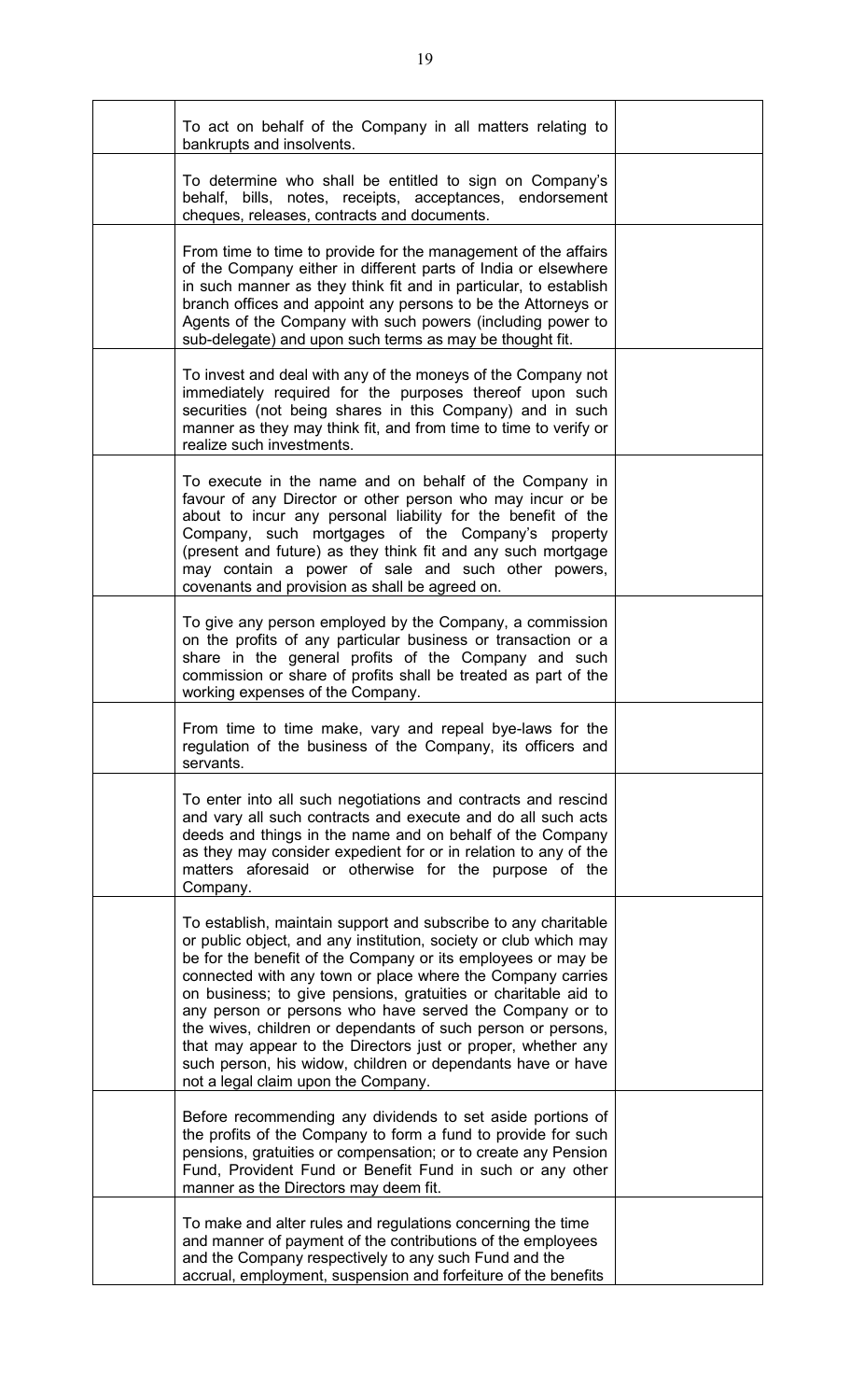|                                |     | of the said Fund and the application and disposal thereof and<br>otherwise in relation to the working and management of the said<br>Fund as the Directors shall from time to time think fit.                                                                                                                                                                                                                                                                                                                                                                                                                                                                                                                       |
|--------------------------------|-----|--------------------------------------------------------------------------------------------------------------------------------------------------------------------------------------------------------------------------------------------------------------------------------------------------------------------------------------------------------------------------------------------------------------------------------------------------------------------------------------------------------------------------------------------------------------------------------------------------------------------------------------------------------------------------------------------------------------------|
|                                |     | To delegate all or any of the powers hereby conferred upon<br>them to a Managing Director and Whole-time director as they<br>may from time to time think fit.                                                                                                                                                                                                                                                                                                                                                                                                                                                                                                                                                      |
|                                |     | <b>MANAGER</b>                                                                                                                                                                                                                                                                                                                                                                                                                                                                                                                                                                                                                                                                                                     |
| Manager                        | 85. | (i) The Directors may from time to the subject to the<br>provisions of sections 196, 197, 198 & 203 of the Act<br>and such approvals as may be required under the Act'<br>appoint a Manager of the Company for a term not<br>exceeding five years at a time and from time to time<br>subject to the provision of any contract between the<br>Company and him or remove or dismiss him from office<br>and appoint another in his place.<br>(ii) Provided the Company shall not appoint or employ at                                                                                                                                                                                                                 |
|                                |     | the same time a Managing Director and a Manager.                                                                                                                                                                                                                                                                                                                                                                                                                                                                                                                                                                                                                                                                   |
|                                |     | (iii) The Board of Directors may from time to time subject<br>to the provisions of the Act' entrust to or confer upon the<br>Manager for time being such of the power(s) exercisable<br>by the Directors under these presents or by law, as they<br>think fit and may confer such powers for such time and<br>to be exercised for such objects and purposes and upon<br>such terms and conditions and with such restrictions as<br>they think expedient any they may confer such powers<br>either collaterally with or to the exclusion of or in<br>substitution for all or any of the powers of the Directors<br>in that behalf and may from time to time revoke,<br>withdraw, or vary all or any of such powers. |
|                                |     |                                                                                                                                                                                                                                                                                                                                                                                                                                                                                                                                                                                                                                                                                                                    |
|                                |     | <b>DIVIDENDS</b>                                                                                                                                                                                                                                                                                                                                                                                                                                                                                                                                                                                                                                                                                                   |
| <b>Dividend</b>                | 86. | The Company in general meeting may declare dividends, but no<br>dividend shall exceed the amount recommended by the Board.                                                                                                                                                                                                                                                                                                                                                                                                                                                                                                                                                                                         |
| <b>Effect of Transfer</b>      | 87. | A transfer of shares shall not pass the right to dividend declared<br>thereon before the registration of the transfer.                                                                                                                                                                                                                                                                                                                                                                                                                                                                                                                                                                                             |
| Retention in certain<br>cases. | 88. | The Director's may retain the dividends payable upon shares in<br>respect of which any person is under Articles 27 to 31 entitled to<br>become a member or which any person mentioned in said<br>clauses is entitled to transfer, until such person shall become a<br>member in respect thereof or shall duly transfer the same.                                                                                                                                                                                                                                                                                                                                                                                   |
|                                | 89. | Subject to the provisions of Section 123 of the Act' no dividend<br>shall be payable except out of the profits of the Company and<br>no dividend shall carry interest against the Company.                                                                                                                                                                                                                                                                                                                                                                                                                                                                                                                         |
|                                |     | <b>SERVICE OF DOCUMENTS</b>                                                                                                                                                                                                                                                                                                                                                                                                                                                                                                                                                                                                                                                                                        |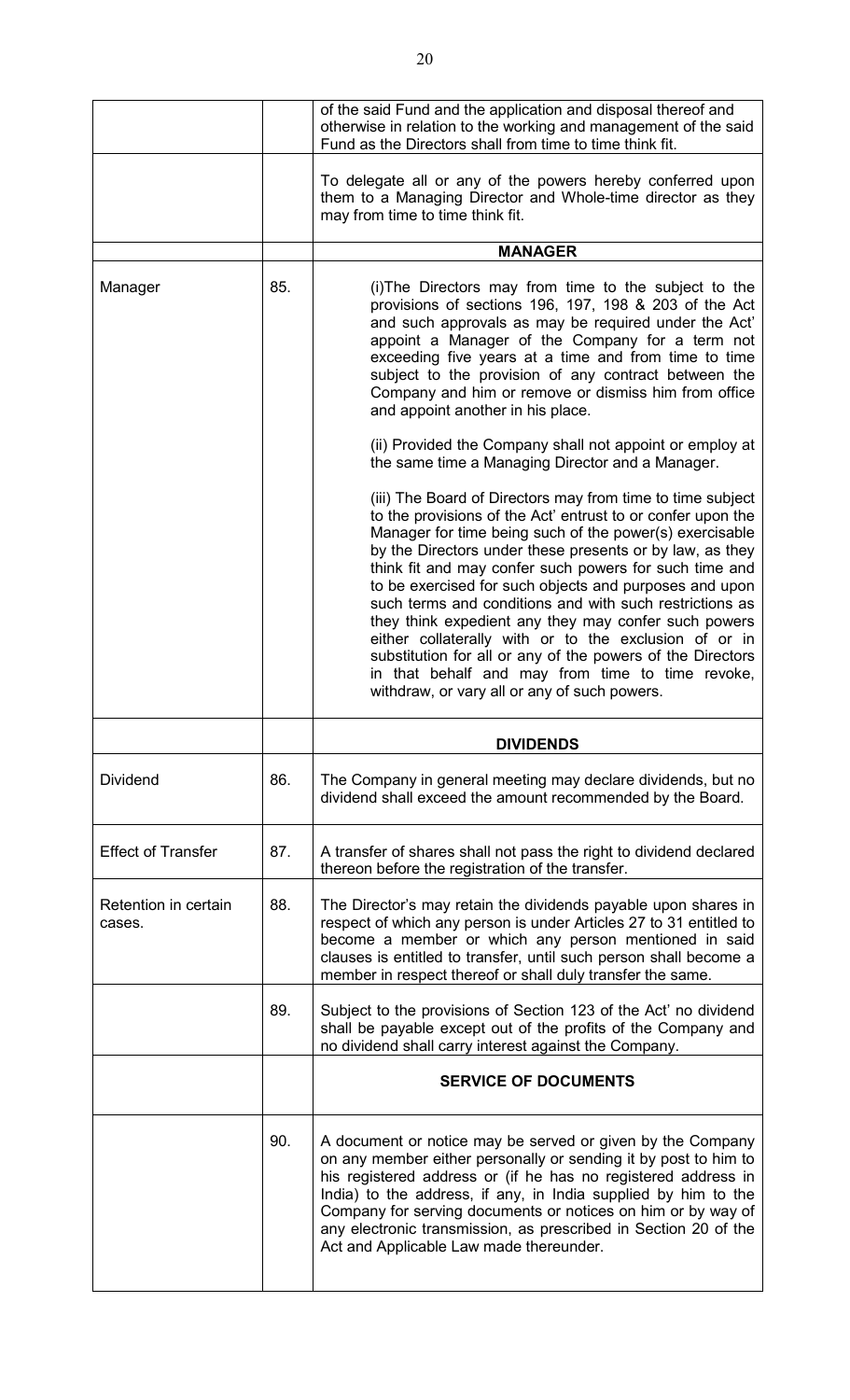|     | A document or notice advertised in a newspaper circulating in                                                                           |                                 |
|-----|-----------------------------------------------------------------------------------------------------------------------------------------|---------------------------------|
|     | the neighborhood of the registered office of the Company shall                                                                          |                                 |
|     | be deemed to be duly served or sent on the day on which the<br>advertisement appears to every member who has no registered              |                                 |
|     | address in India and has not supplied to the Company an                                                                                 |                                 |
|     | address within India for serving of documents on or the sending                                                                         |                                 |
|     | of notices to him.                                                                                                                      |                                 |
| 91. | It shall not be necessary to give notice of General Meetings to                                                                         |                                 |
|     | any person entitled to a share by transmission unless such                                                                              |                                 |
|     | person shall have been duly registered as a member of the                                                                               |                                 |
|     | Company.                                                                                                                                |                                 |
|     | <b>SECRECY</b>                                                                                                                          |                                 |
| 92. | Every Director, Manager, Secretary, Trustee of the company, its<br>member, debenture holders, Members of a committee, officer,          | Secrecy                         |
|     | servant, agent, as other person employed in as about the                                                                                |                                 |
|     | Business of the Company shall, if so required by the Board                                                                              |                                 |
|     | before entering upon his duties, sign a declaration pledging                                                                            |                                 |
|     | himself as serve a strict secrecy with respect to all transaction of                                                                    |                                 |
|     | the company with its customers and state of accounts with                                                                               |                                 |
|     | individuals and in matter relating thereto, and shall by such                                                                           |                                 |
|     | declaration, pledge himself not to reveal any of the matters which                                                                      |                                 |
|     | may come to his knowledge with disclose of his duties except                                                                            |                                 |
|     | when required to do so by the Board and by a court of law and                                                                           |                                 |
|     | except so far as may be necessary in order to comply with any                                                                           |                                 |
|     | provision in these articles contained.                                                                                                  |                                 |
|     | No member or other person (not being a Director) shall be                                                                               |                                 |
|     | entitled to enter upon the property of the company or to inspect                                                                        |                                 |
|     | as examine the company's premises as properties of the                                                                                  |                                 |
|     | company without the permission of the Board to require discover                                                                         |                                 |
|     | of any information with respect to any detail of the trading of the                                                                     |                                 |
|     | company or any matter which is as may be in the nature of a                                                                             |                                 |
|     | trade secret, or secrete provision of any matter whatsoever                                                                             |                                 |
|     | which may relate to the conduct of the business of the company<br>and which is the opinion at the Board it will be inexpedient in the   |                                 |
|     | interest of the company to communicate.                                                                                                 |                                 |
|     |                                                                                                                                         |                                 |
|     | <b>INDEMNITY</b>                                                                                                                        |                                 |
| 93. | Subject to the provisions of the Act' every Director, Manager or<br>Managing Director (whether an officer of the Company or not)        |                                 |
|     | employed by the Company and Secretary shall be indemnified                                                                              |                                 |
|     | out of the funds of the Company against all liabilities incurred by                                                                     |                                 |
|     | him as such Director, Manager, Managing Director, Officer or                                                                            |                                 |
|     | secretary.                                                                                                                              |                                 |
|     |                                                                                                                                         |                                 |
| 94. | Subject to the provisions of the Act' no Director, Secretary or<br>other officer of the Company shall be liable for the acts, receipts, | Individual<br>responsibility of |
|     | neglects or defaults of any other director, secretary or other                                                                          | <b>Director</b>                 |
|     | officer or for joining in any receipt or other act for conformity or                                                                    |                                 |
|     | for any loss or expenses happening to or incurred by the                                                                                |                                 |
|     | Company through the insufficiency or deficiency of any security                                                                         |                                 |
|     | in or upon which any of the monies of the Company shall be                                                                              |                                 |
|     | invested or for loss or damage arising from the bankruptcy,                                                                             |                                 |
|     | insolvency or tortuous act of any person, firm or Company to or<br>with whom any monies, securities or effects shall be entrusted or    |                                 |
|     | for any loss occasioned by any error of judgment, omission,                                                                             |                                 |
|     | default or oversight on his part for any other loss damage or                                                                           |                                 |
|     | misfortune whatever, shall happen in the execution of the duties                                                                        |                                 |
|     | of office or in relation, thereto unless the same shall happen                                                                          |                                 |
|     | through his own dishonesty.<br><b>SEAL</b>                                                                                              |                                 |
|     |                                                                                                                                         |                                 |
| 95. | The Company shall have a Common Seat and the Board of                                                                                   | Seal                            |
|     | Directors shall provide for the safe custody thereof, unless                                                                            |                                 |
|     | otherwise required by the Act and the rules framed thereunder.                                                                          |                                 |